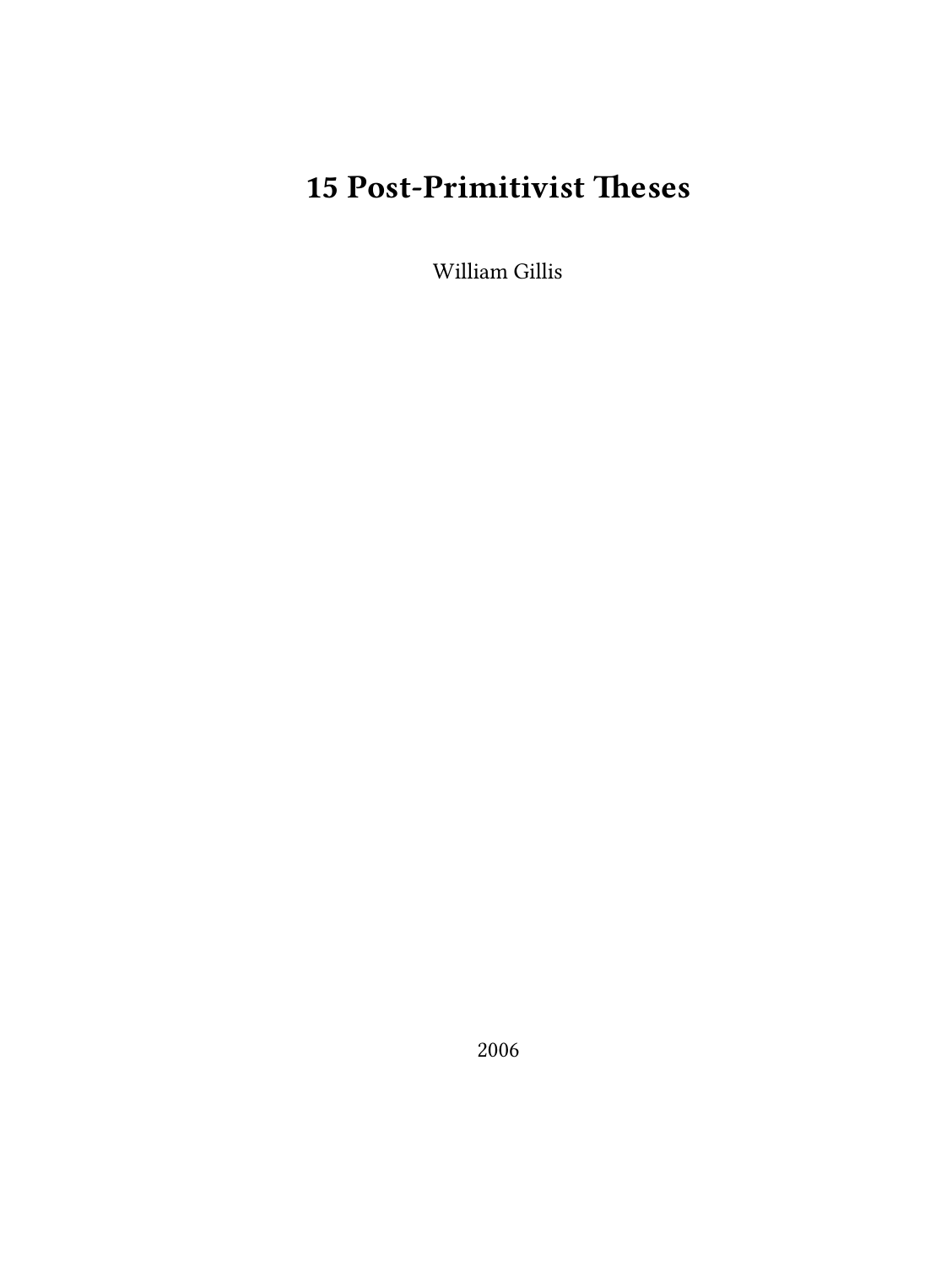# **Contents**

| 3              |
|----------------|
| $\overline{4}$ |
| 6              |
| 7              |
| 8              |
| 10             |
| 12             |
| 13             |
| 15             |
| 17             |
| 18             |
| 20             |
| 21             |
| 25             |
| 29             |
| 32             |
| 34             |
|                |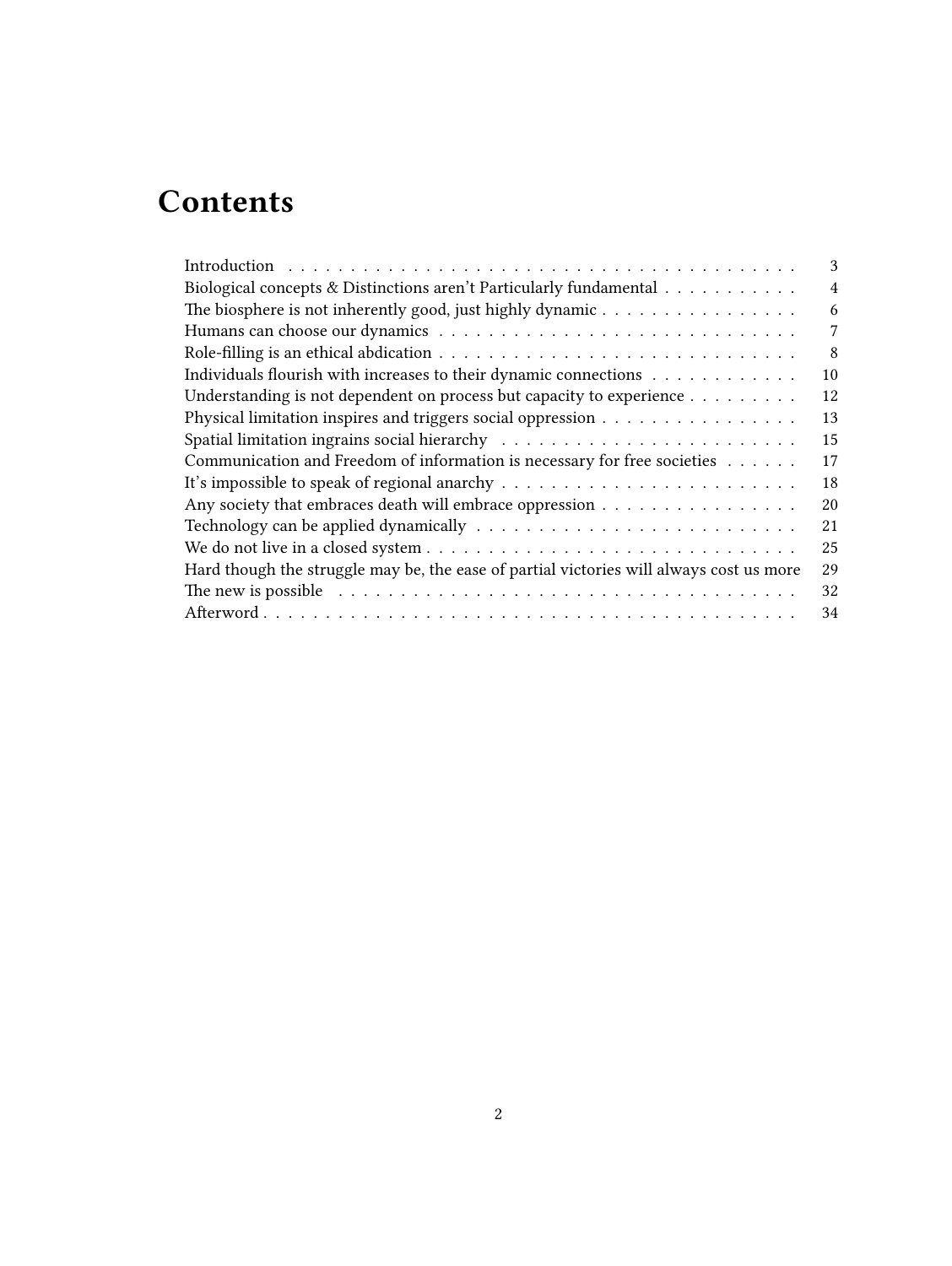## <span id="page-2-0"></span>**Introduction**

Twenty years ago a group of Detroit anarchists began work on a new synthesis of environmental and anti-authoritarian thought. Distinguishing themselves from other burgeoning ecological movements in the eighties anarchopunk scene they sought to draw inspiration directly from our primitive roots. Anarchy, they declared, should not be considered in terms of an abstract state to be politically won, but rather a living experience and extensive historical reality. Reevaluating the ideologies and dogma of the classic anarchist movement they turned attention to the archaeological record and existing indigenous societies. By building on post-left critiques they passionately worked to bring attention to a much wider context and history of mental, social and physical expressions of totalitarianism. And finally, taking a stunningly broad stance that framed humanity's neolithic embrace of mass society in terms of the mythological Fall from Eden, the movement chose to target as a single whole both the virulent social hierarchies that accompanied the onset of agrarianism and the entirety of technological development since.

The radical core of a vast green anarchist awakening, anarcho-primitivism blossomed across the North American anti-authoritarian community and then beyond.

High-profile operations such as Earth First's creation of the Cascadia Free State to block oldgrowth logging built an international momentum around green anarchy. At the same time intellectuals like John Zerzan gained public exposure in defense and support of Unabomber Ted Kaczynski's anti-civilization politics. In the Seattle riots against the WTO primitivist group from Eugene stole the media spotlight. Today various bundlings of green anarchist thought have become diffuse and deeply integral in the broader anarchist movement and, despite some dramatically turning tides, primitivism still enjoys a significant influence.

Naturally this has provoked sizable criticism.

Within the traditionally socialist and unabashedly leftist veins writers such as Michael Albert and Murray Bookchin have been repulsed at the movement's radical rejection of everyday basic technology and universally accepted constructs like language itself. And on the ground many activists deride a lack of engagement with or sympathy and awareness of social realities. Furthermore, identity issues and accusations of irrelevancy have plagued the mainly economicallyprivileged white anglophone movement.

Despite this, or perhaps because of these critiques and their limited nature, the primitivist discourse has continued seeping out to wider audiences beyond anarchism through things like the growing infatuation of liberal conspiracy types with peak oil and Derrick Jensen's popularization of ecological struggle.

Serious intellectual resistance, where it has come, has been less theoretically inspired than socially motivated. For many radicals the most tangible effects of primitivism have been cultural. Predictions of an inevitable and permanent crash of civilization have sapped the perceived need for revolutionary action and differing degrees of survivalist elitism have mixed with already rampant shallow and self-preoccupied competitive moralisms to the effect of even greater disconnect. A sort of DIY green capitalism has been recreated by certain radical circles in which presumably if you collect enough survival skills tokens you get to retire to your very own plush post-collapse bungalow with a panoramic view of everyone you ever had drama with dying.

This is obviously all very concerning. But, as with any political philosophy or revolutionary paradigm, the demographics and particular social consequences are far less important than what primitivism actually has to say. Neither extremism nor radicalism are ever reasons for rejection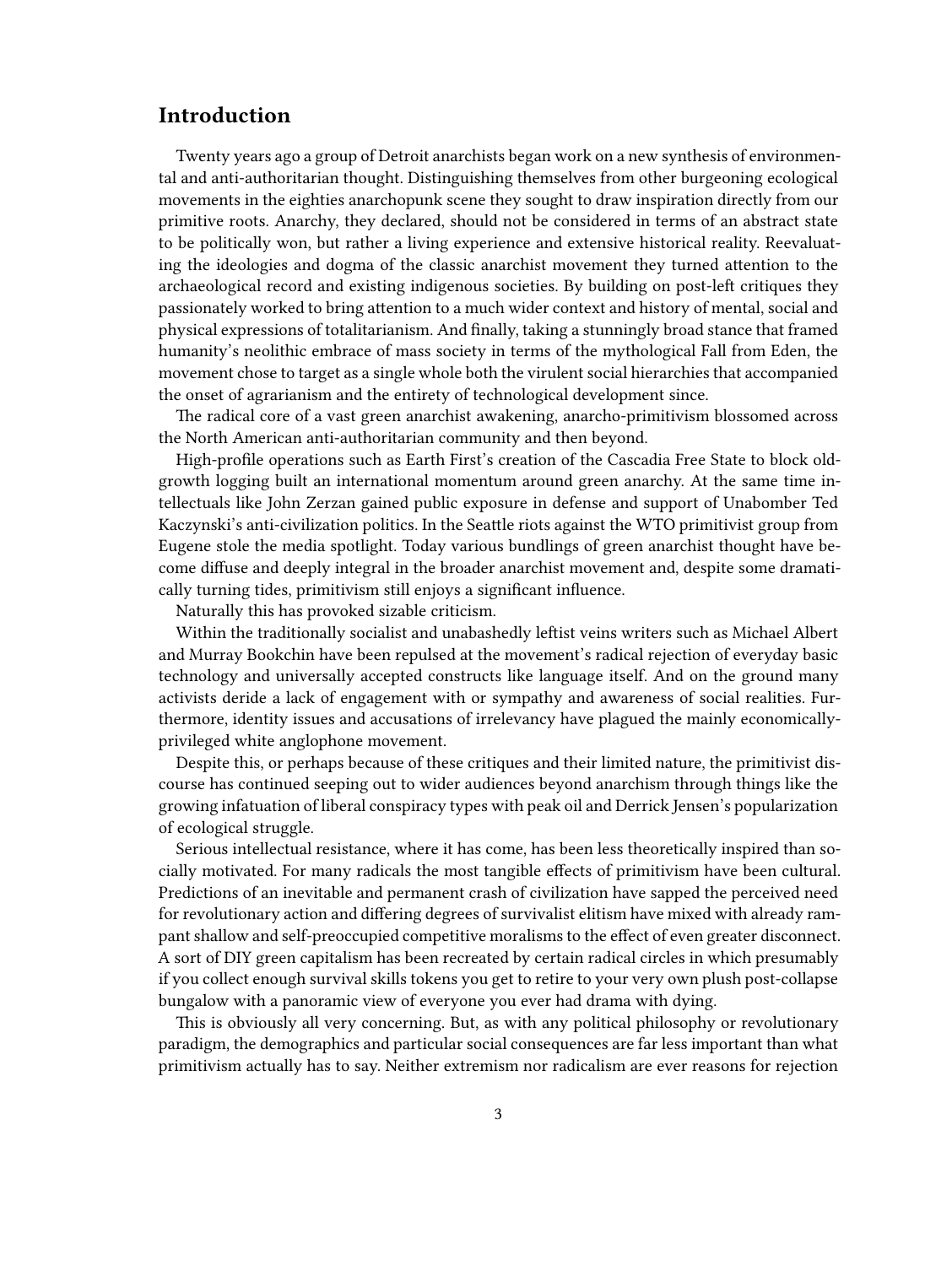unto themselves, nor are even impracticality or a fumbled enactment – whatever tactics might be concluded from an assertion, if the underlying idea is inviolate, the consequence of it should not blind us to that reality.

The actual argument behind anarcho-primitivism is fierce. It is intelligent and complex, yet beautifully simple at root… And it is ultimately wrong.

In giving flesh to these fifteen theses I seek not to call out the radical green movement wholesale. Nor do I mean to limit myself to some official orthodoxy of primitivism proper. Rather I mean to address several core and recurring strands of thought in primitivism today and the deep failings that have come to define it as a whole.

## <span id="page-3-0"></span>**Biological concepts & Distinctions aren't Particularly fundamental**

It's no secret we, as a society, have a bad case of cosmology-through-taxonomy. The industrial revolution in particular saw an explosion of categorization and demarcation between abstractions. From animal/vegetable/mineral we got sub-parthenons. phylas, compounds, infraclasses and a host of other cognitive divisions. It was a profound and expansive campaign of centralization and itemization and, like all others, it was mostly about control.

Just as has been true since the very first person mucked around with language: naming is power.

It was not enough to build a massive physical infrastructure by which to apply social hierarchies. Humanity itself had to be broken down and controlled. The greatest tools of coercion and control that had ever been available—the needs and frailties of our own bodies—were to be so thoroughly itemized as give charge to the second greatest tool of coercion and control: a religion.

Biology over-asserted its association with hard sciences like chemistry and physics and brought that unearned legitimacy to bear in the social realm. Even as forests were clearcut and species exterminated, Europe's expanding ecosystem of social hierarchy launched a barrage of taxonomic declarations to convince the people that it best understood their interactions, place and role within the world. We may not understand the processes killing you, but we can pick its name off a chart.

Though it gave no true strength, such taxonomic knowledge provided a numbing security. A sense of personal control over the world through the ingestion of structure.

The synthesis of this pursuit of taxonomy with the valuation of position and power can of course be seen in the constructions applied to race and sex. And "Social Darwinism" justified social stratification more broadly by applying emerging biological concepts as fully descriptive and absolute laws of nature in realms they had no business in describing.

The general assurance provided by taxonomy spurred an overreach that still deeply affects our discourse. Mainstream notions of ethics—long corrupted by the church to remove any foundation save appeals to authority— reacted to the increasing potency of biological explanations by simply swapping authorities. Nature was swapped in to fill the place of god. And the fulfillment of one's role set out for them by nature was positioned as the moral good. Homosexuality, for example, gets attacked for being "unnatural" more often than "unholy."

The early field of biology, as it was appealed to and applied in the social realm, excelled in layered complex arcana, rituals and miracles. What it needed was a touch of divinity, something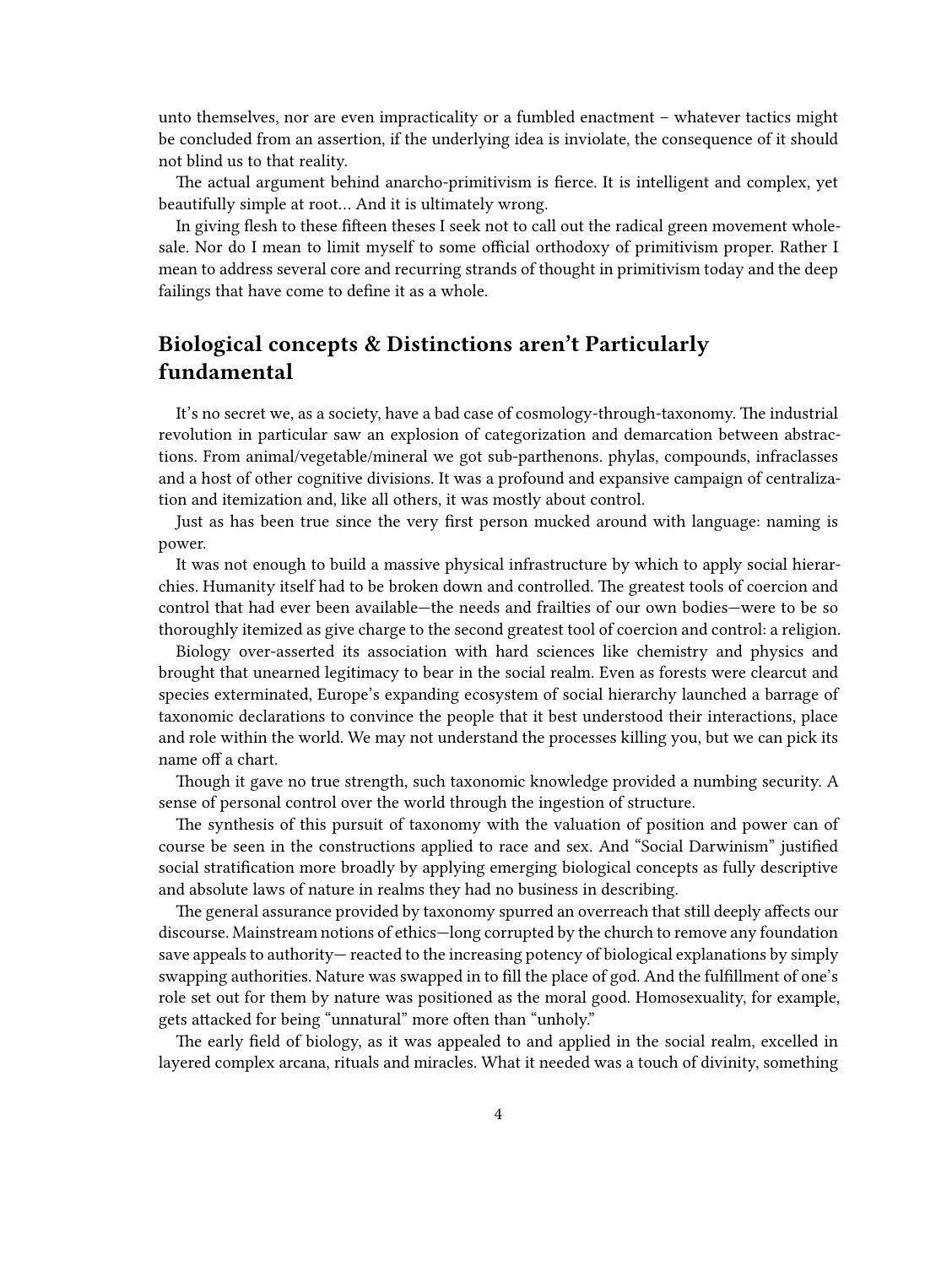that could be personally mystified until it swallowed up all existential questions. And then it would be possible to draw lines and slice up whatever was left on the metaphysical level. Thus the arbitrary category of "living" was canonized as an absolute on par with the charge of an electron, even though abstractions like "self-replicating system" were obviously subjective as all hell. We saw patterns that could be easily and pragmatically described and pretended they were prefect and fundamental descriptions. So the chemically subjective impression of "life" is declared to begin at conception, et cetera, et cetera.

The churches bought in real fast.

Yet if self-replication is somehow an entropy-breaking signature of a divinely separate force, what of the stars? They grow, collapse and, in doing so, seed their own re-growth among the nebulae. Every piece of matter around us is part of that cycle. Likewise, a mystification of the information patterns of DNA breaks down in the form of RNA and quasi-nucleaic-acid carriers on the frayed edge of what's a complex molecule and what was declared easily recognizable by a lab technician. What counts as the "sameness" between one cell and another?Why not include the sublimation of minerals?

It can seem an inane difficulty, but these notions come to bear again and again in our political and ecological discourse in ways that can be deeply problematic, yet are rarely called out.

One tradition of primitivist thought appeals strongly to the notion of "complexity", something well defined in say computer science (where the arbitrary abstractions we choose automatically have real meaning), but not so clear-cut in the realm of cultures and biomes. You get authors like Jason Godesky arguing points that depend on humo sapiens being more "complex" than dinosaurs and dinosaurs more complex than say coral reefs. But for what definition of "complex"? We judge complexity based on how many "parts" we see in a system, but what exactly constitutes a part is itself hugely subjective on anything other than fundamental particles. We chose to talk and think in terms of particular abstracts agglomerates based on how useful such schemes are for us, not because things become suddenly magically more than the sum of their parts at say the cellular level. If dinosaurs are considered "less complex" than primates it's because we have more intricate naming systems for physical and behavioral details closer to our own experience. But from another perspective a coral reef can be seen as far, far more complex than a human being.

My point is that significant abstraction based in such taxonomies can end up worse than useless. While on a some levels—in the pragmatic service of some goals—they can be useful, we need to remain explicit about those constraints. There can be just as much, say, fundamental "diversity" between a given spotted owl & lemur as between two lemurs. Narrowly focused on similarities between patterns of DNA or macroscopic physical trends in physiology, our concept of "diversity" might even be applicable in the way we want it to be. But it won't necessarily get us beyond the assumptions, the working parameters, and the social hierarchies a given taxonomic framework is couched in. It's all too easy to slide into making too much out of false dichotomies between 'living' and non-'living' systems or 'natural' and non-'natural' arrangements.

While pragmatic on certain levels of discussion, abstractions of any deep ethical, ontological or existential significance that are predicated on Biology's conceptual distinctions are likely to be deeply problematic. Instead of copping out with loose and ultimately arbitrary abstractions, it behooves us to think in terms of the exact particulars and only speak of systemic distinctions that are grounded in objective fundamentals.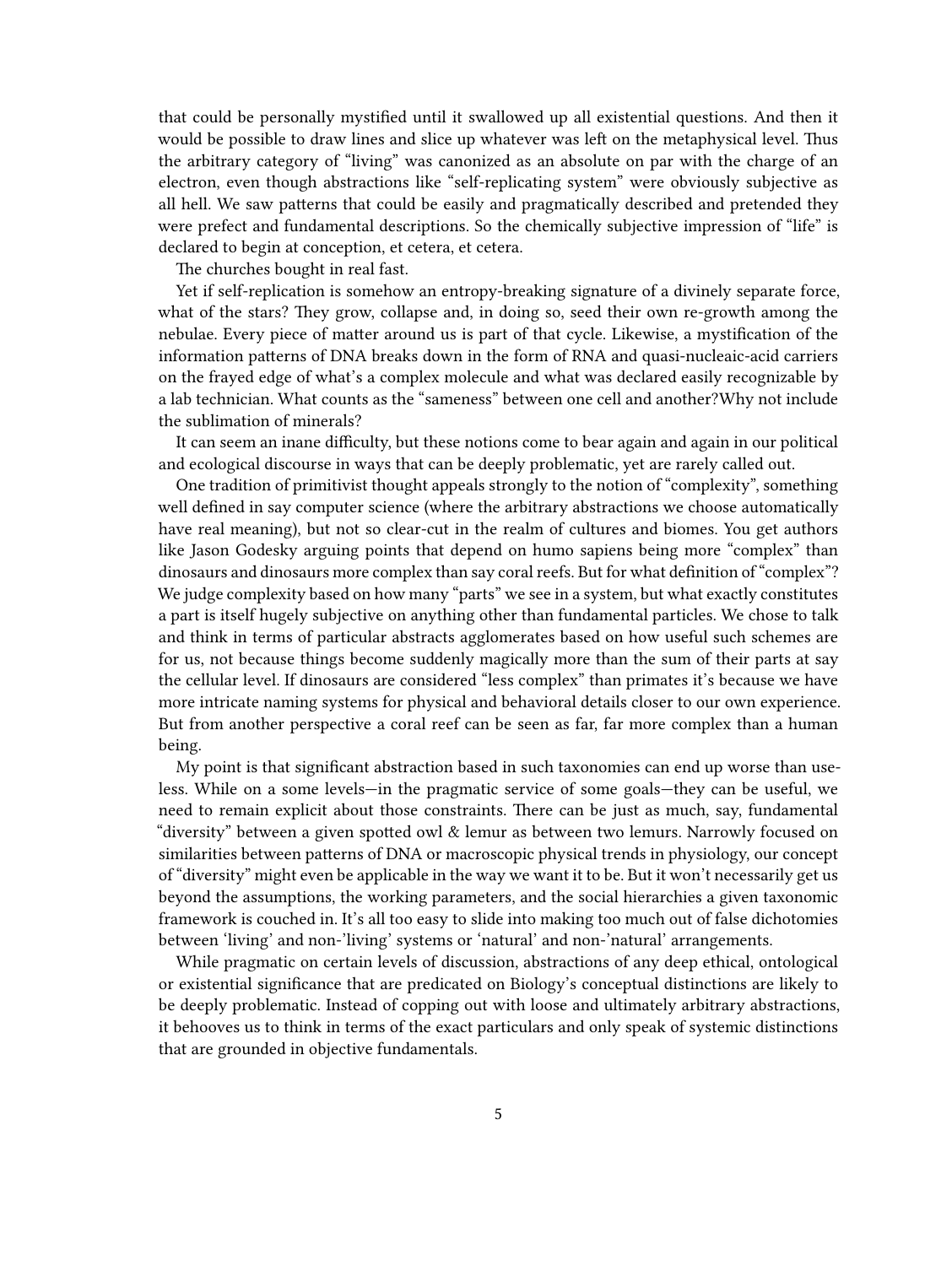## <span id="page-5-0"></span>**The biosphere is not inherently good, just highly dynamic**

Between the solar wind and its molten iron core, the Earth has a thin layer of water and nitrogen. Around 3.5 billion years ago, after the planet finished aggregating, this layer of fluid locked into a sort of homeostasis around the solid mantel. The various elements caught up in this turbulent process were forced into far closer interaction than they'd seen as dust between the stars. Due to the nature of the planetary formation much of the surface experienced large and decidedly uneven outbursts of energy. Unusually extended molecules were formed and destroyed as fundamental particles followed entropy to lower energy states all while pressed up against uncountable trillions of their fellows.

Eventually the most violent energy outbursts died down and the resulting elemental muck settled into more efficient and locally sustainable patterns of relational structure. The free-floating O2 molecule became a quite popular pattern of arrangement as erosive molecular aggregates liberated it from the surface's iron rocks. Another popular arrangement that stood the test of all those trillions of interacting particles and molecules was the amino acid. Of course, this was a far broader generalization of inter-atomic structure and, unlike the simplistic O2, its existence depended on a much higher degree of interaction with the surrounding muck. Such increased interaction, in fact, that, as entropy played out the Earth's ocean/atmosphere, it emerged primarily in close conjunction with much larger agglomerations of closely interdependent molecules. In the background of all this an almost unnoticeable mass of sugars rolled themselves out and transmitted structural information to their surrounding proteins. The planet cooled and these sluggish uber-massive molecular arrangements gained ground against the more fiery radical arrangements of yester-eon. Today about two trillion tons of matter on the surface of the earth is intimately associated with these deoxyribonucleic acids. And the sum total of these fluidly interrelating positional structures of matter is today referred to as the Biosphere.

There are many cosmically descriptive attributes that could be applied to this planet's scummy outer film, but the most important is by far its dynamicism.

Neither an expansive vacuum of distant, weak and slow interactions nor a positionally locked, brittle over-structure, the biosphere is characterized by relatively in fluid change. That is to say interacting forces play out with significantly sped up changes in relative positions. Of course that's not to ascribe to it the properties of some perfectly dynamic super-fluid.

Rather, the Earth is simply dynamic enough to buffer the emergence and mobile propagation of rough, low-density information structures. Like us.

Our biosphere is organized in stratified layers of fluidity. From particles to molecules to cells to organisms. Given any arbitrarily limited system and the intention to convey information in the form of spatial relations able to withstand externalities, some fluid behavior is crucial. Those arrangements which survive and flourish in such dynamic systems do so though grassroots propagation. And the resulting landscapes are characterized by redundancy. By coalescing into autonomous actors they achieve a sort of distributed adaptability that morph around blunt obstacles and seep into their surroundings.

Compared to a rock, a puddle of water is very dynamic. A maple tree's probably going to be a whole lot less dynamic than the puddle of water. But the rock's not going to do much at all. The information structure contained within the arrangement of its particles isn't really going to apply itself to the surrounding world as be applied upon.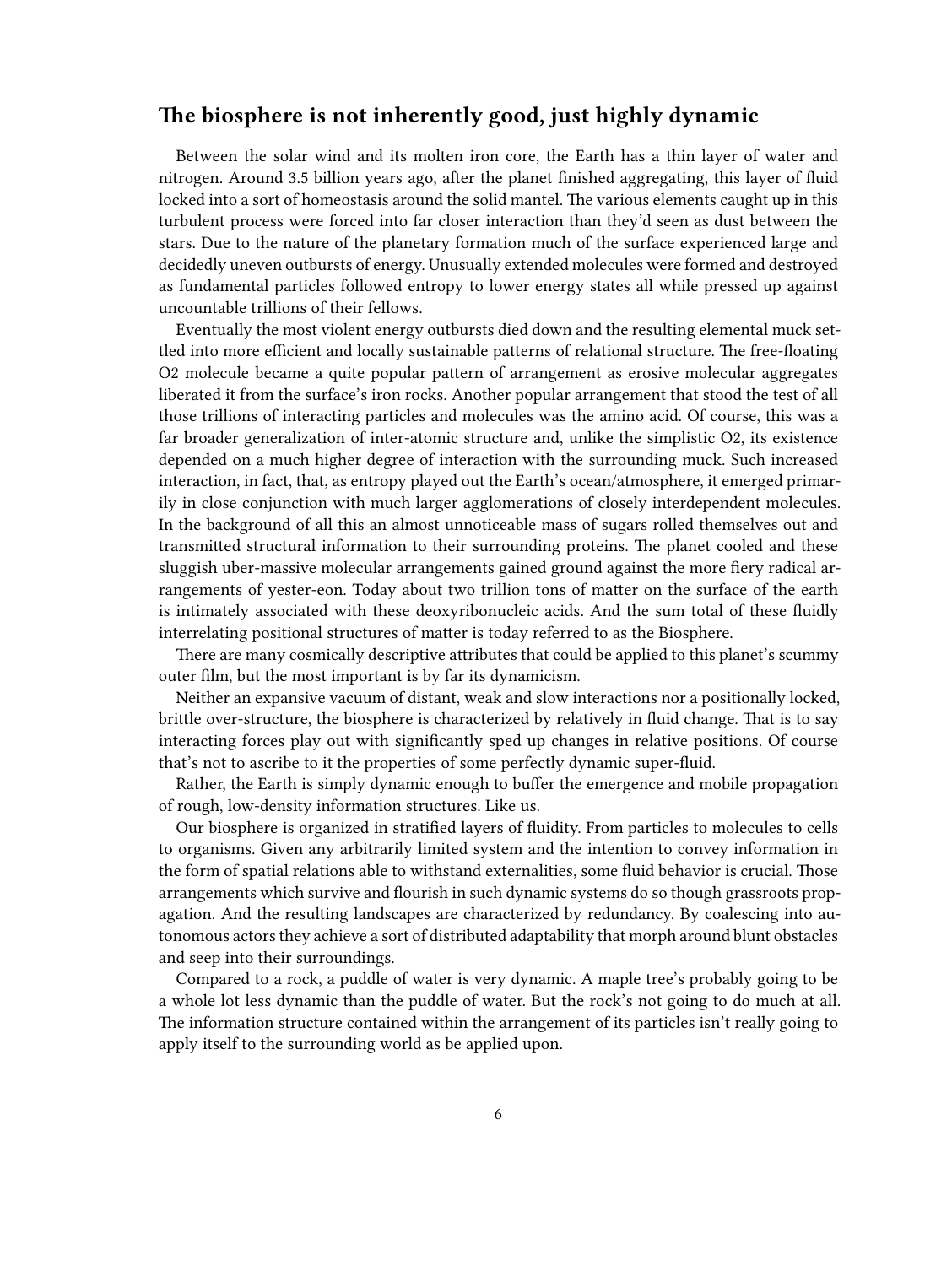The rock, of course, can store quite a bit of positional information. These days we, as a society, spend quite a lot of time saving porn and MP3s to rocks. Because, it's worth pointing out, the structures in the rock generally don't spontaneously flow apart. At the same time, however, such brittle frozen structures are incredibly unstable in the face applied contact and motion. But that's okay because though dynamic systems erode entrenched structure, there are still ways to convey and apply positional information.

The maple tree's DNA, for example, in proportion to its total resulting weight, may not pack away an impressive number of gigs per cubic inch. But it preserves and applies such informational structures in such a way that an ipod, abandoned on mountainside, would be hard pressed to match.

Through dynamic engagement with environmental complexities, structure can be rooted with more survivability and consequence than a less dynamic one would find. The structure of a hunk of concrete is not very dynamic, and a brittle hunk of concrete embedded in a far more dynamic system will not last very long.

The positional structure of say, concrete overpasses, doesn't have as strong a history of dynamic participation in the Earth's scummy outer film as say, humanity. And, as the human body is an emergent structure highly interconnected and participant within a rather dynamic system, our own structures are somewhat colossally interdependent with all the other watery stuff whirling around us.

From our vantage point as homo sapiens, the Earth's dynamic system usually looks great! But let's remember that there are no huge metaphysical engines driving the whole thing just to sustain the crude information structure of 'humanishly' arranged deoxyribonucleic acids bumping about in scummy water sacks. The Earth wasn't made for human bodies. Human bodies were made for the Earth.

And all that means is that our template survived two million years of stabbing rabbits to death and picking strawberries. It does not mean that going back to stabbing and strawberries would still cut it for us in another thousand years (even if we had never taken up our new dastardly practice of planting carrots and wheeling around carts). Who knows? Fact of the matter is some dynamic turbulence in the Biosphere could spontaneously wipe us out any day. Following our original position within the greater biosphere (even with some mild evolution) guarantees nothing. It is simply an informed shot in the dark. Good chances but a rather hands off abandonment to fate.

Yet, at the same time, it should be so obvious as to go without saying that suddenly slapping concrete over  $1/10^{th}$  of the Earth's surface will almost certainly effect a non-human-friendly result. No matter how many of your summer homes you make out of cob.

## <span id="page-6-0"></span>**Humans can choose our dynamics**

We exist immersed within a dynamic system and remain deeply dependent on its conditions. At the same time there's no denying that we can affect both our local conditions and the system as a whole.

On the face of it, this appears to present us with the two extremes: We can strive to interact with our external environment in as close to the same manner as worked twenty thousand years ago. Or we can seek different ways of engaging with it.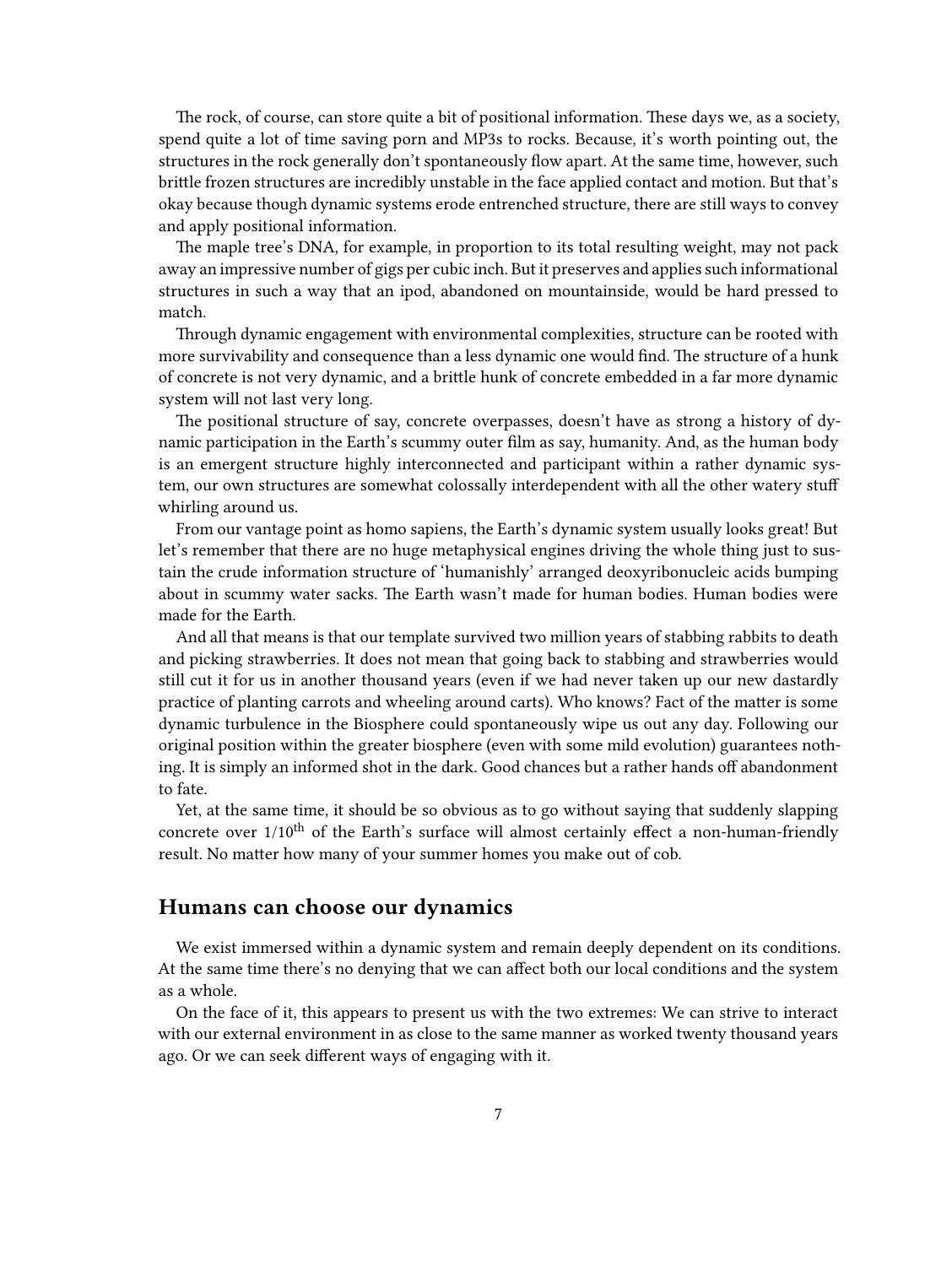To the degree that we choose the first, we throw up our hands at the thought of out thinking millions of years of evolution. Uncountable trillions of calculations were involved in the formation of our bodies and ecology. Granted, the Earth isn't finished processing through all the fluid interactions of its scummy crust—and when it is, there will be nothing left—but, in the short term, it's certainly amenable to assume that enough of the overarching patterns of equilibrium involved in our upkeep will be maintained for a few dozen more millennia. …Provided we continue to participate in roughly the same manner.

The second option, deviation, is, at least evolutionarily, a great tactic. But the most efficient processes of evolution take steps inversely proportional to the evolving structure's size. The greater the trial, the greater the error. Large scale structures have more net components involved and thus more points of interaction with the external dynamic system. A single misstep has larger consequences.

The best way to sneak around this dangerous process of physical trial and error is conceptual modeling. We can think through possible changes to way we interact with the world. We simplify perceptions into cognitive structures and then allow them to evolve against one another in our minds. The resulting successful structures we then translate back into external form.

This is technology.

It's the process of how we choose to arrange our interactions with the material world. Loose every day associations of bulldozers and computers aside, this is pretty all that the word "technology" means.

Problem is, the greater the abstraction involved the greater the imperfection. Symbolic representations diverge from material behavior as, by nature of their comparative simplicity, they cannot calculate every interaction in a fluid system. "Chaotic" behavior thus emerges as a phantom remainder, left behind to torment the carefully calculated and brittle structures we so proudly abstracted.

It's one thing when it results in a snapped vine rope, it's quite another when the structure at hand coats the entire Earth. But, regardless of degree, in every technological channel we might use to interact with the material world, whether it be through our traditional biological bodies, adopted behavioral patterns, symbolic logic, mechanical tools, or agglomerate ecosystem, our ultimate choice is between fluidly integrated structures and clunky or tractionless structures.

This is the greater truth. Our choices are ultimately a matter of dynamics. Rather than a choice between two sets of patterns, "technology" and "non-technology," every manner of interaction with the world is a kind of technology. What matters is their efficiency in providing the most fluid contact with the world.

## <span id="page-7-0"></span>**Role-filling is an ethical abdication**

We do not consider "I was just following orders" to ever be a good excuse or moral justification. Neither is, "I was just following my role in nature."

Though of course it's ludicrous to imagine our ecosystem personally issuing commands to Nazi stormtroopers, the basic issue of abdicating personal spirit and responsibility to external authority is the same.

Outsourcing our lives into the control of external systems is a surprisingly accepted practice in our society and whole swathes of people have come to believe that in doing so we can escape the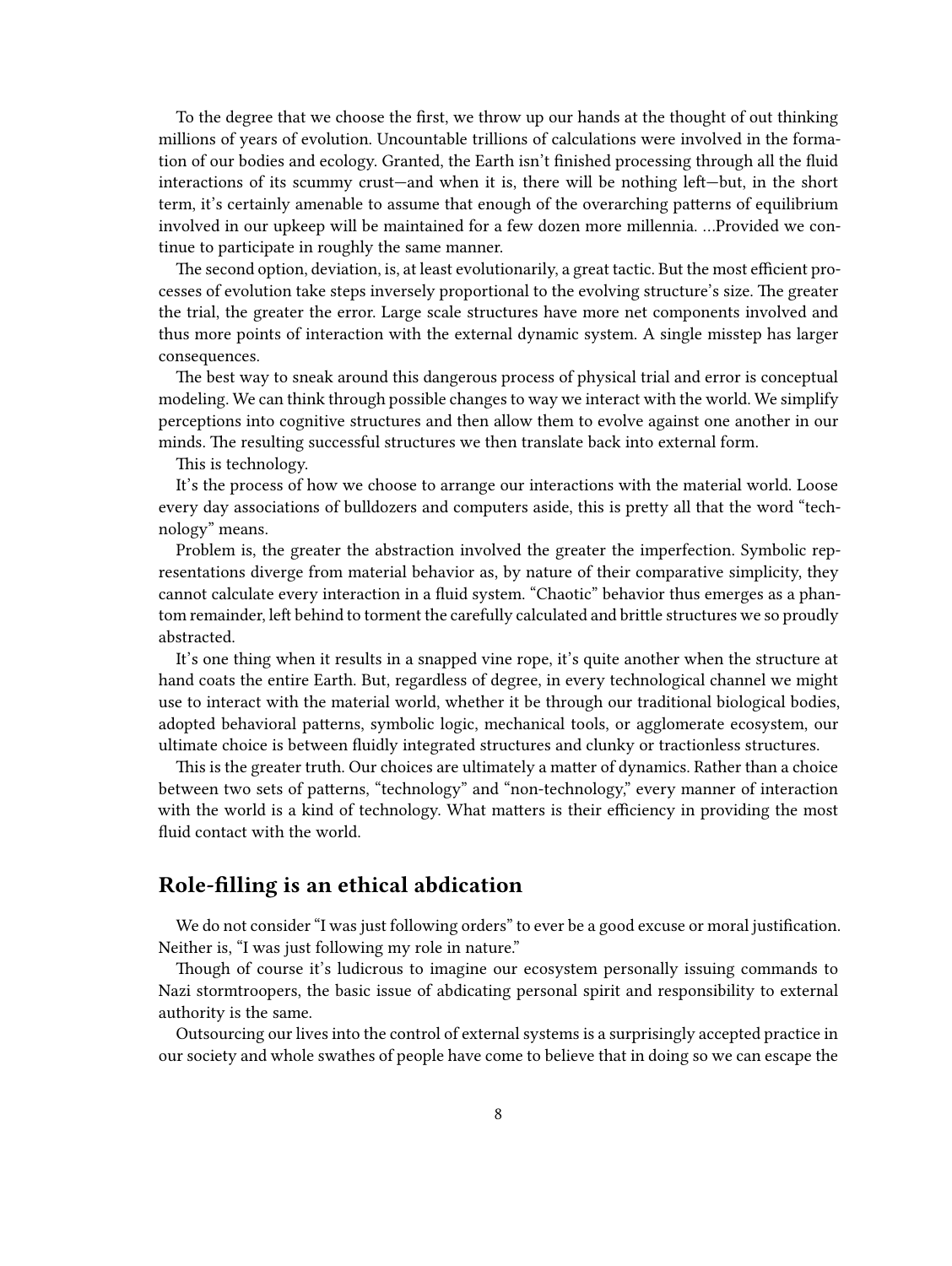energy of vigilance and self-animation. So vast is the acceptance, that there's a general sense that actions committed while self-placed under some external authority are, in some manner, of less personal responsibility than would be otherwise true. As if the choice to abdicate choice could ever be less egregious. Whenever we accept a form of external authority, we chew away at the personal processes of thinking and living in a sort of selective internal suicide. But rarely does it stay internal. And what once might have been abstract and largely benign, if still a centrally accepted personal axiom, begins to noticeably seep out into our actions and intentions.

It's no secret that our most glamorous hierarchies and evils are assisted, if not entirely held up, by such abdications.

Some of the most instantly recognizable and specific cases of role-filling passed as morality come from the Christian church. From semi-broad conceptions of manners of personal position within a larger system as moral goods, to actual behavioral code pounded into rocks, such conceptions of external morality have been adopted and fleshed out by many sincere people striving independently. …And, of course, inexorably lead to empowered hierarchies and the justification of outright law.

In contrast, the extreme back-to-basics of ecological role-filling do not directly lay down the specifics of some universal moral code, nor do they posit precise moment-to-moment structures of action. What is done instead is far more insidious, it embraces a generalized sense of external authority. The broad presupposition that we have a place within a larger system, and that our following of that externally defined role is a moral good.

In short, that the external world should rule us.

The fact that these external notions are more material than social is an important detail, but does not change the underlying movement towards abrogation of personal spirit and responsibility. (And the mediation of material structures into guidelines for one's personal intent and action often comes through social instruments.)

By supporting chains of governance in the abstract, such ecological role-filling ultimately throws away agency in self-definition and self-determination …even though it may not have yet settled on particular rigid structures of personal participation.

The inescapable problem is that after embedding oneself in external causal sequences one cannot be assured of any moral force remaining in them much less being inherent. Reframing and constructing one's life according to say ecological equations or drug-induced instructions from an owl-spirit, though superficially different in structural source, are identical in nature. They can justify anything.

And over many iterations, though such external forces may have been first broadly interpreted so as to produce anti-authoritarian behavior, without an internally emergent motivation, they will justify anything.

The rejection of civilization and technology in favor of ecological role-filling, on the face of it, can't help but appear socially conservative. Still, most if not the overwhelming majority of primitivists have imported enlightenments from progressive movements of deconstruction, seeking to meld anarchist branches of queer theory within the critique of civilization. Despite anarchoprimitivism's macho appearance and reputation within the community, progressive perspectives and deconstruction of sexuality are widely embedded with the banner of green anarchy and some of the most energetic advances and popularizations of anarchism's interpersonal insights have come via green anarchist ventures. (Nothing makes folks face gender roles like a winter in the forest together.) But, while there's been some dancing around biological role-filling in regards to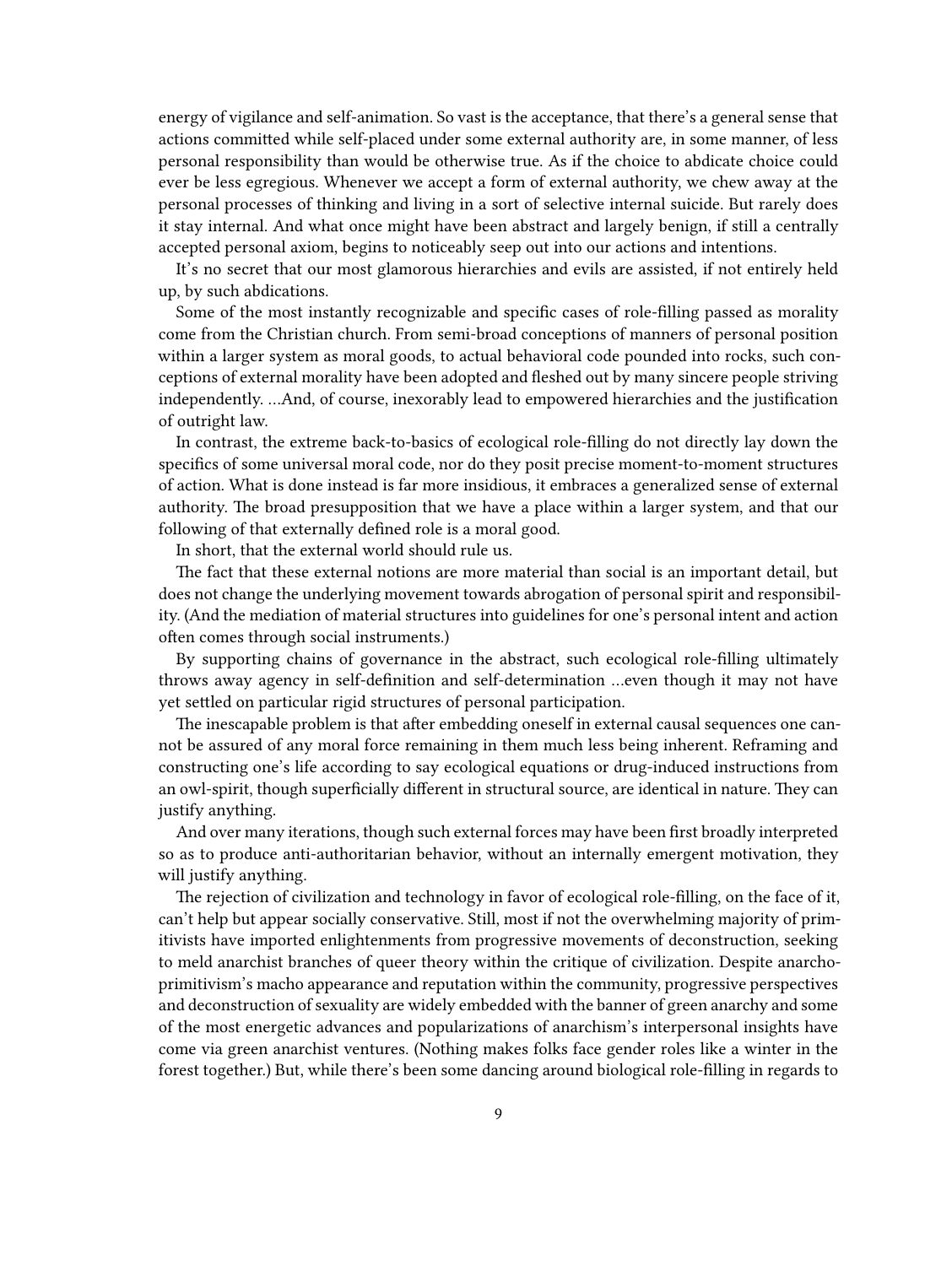gender, one universal line been drawn, as it is inescapable from the most basic premise of antitechnology: However much primitivism's role-filling might be stretched to embrace the variance of gay, lesbian, bisexual, and even some limited queer identities, trans folk are right out.

Because one's biological body is a component of one's role in the greater system that can't truly be changed without technology. The greater alteration of one's body's dynamics, the more dynamic (and from our point of view complex) the applied technology must be. This occasion of an anti-civilization interpretation of the environment's orders is but one sharp and early consequence of primitivism's broader-embrace of role-filling. Even worse ones are certain to come.

As primitivism turns outward for direction from (interpretations of) ecological systems, the divergence between their resulting codes of action and our common feeling of a moral world will deepen. And one can only begin to imagine the depth to the insidious changes capable of spreading after a crash. When the touch of role-filling becomes more immediate. The embrace of one's position within a system internalizes and emphasizes one's connections to the system until the core person is subsumed and replaced by them.

## <span id="page-9-0"></span>**Individuals flourish with increases to their dynamic connections**

When our relationships to external material structures become poorly integrated, brittle and characterized by rigid control we become imprisoned.

A starving child, trapped alone, say, on a seemingly endless expanse of clay left by sudden drought, is obviously overwhelmed and overpowered by the change of integration with environment. We can even imagine such a doomed child perhaps only finding extended survival by listlessly licking up mud for nutrients. Not exactly a free mode of life, most would agree. And so too is the villager who simply follows the same processes in life endlessly with no real deviation or exploration—even in times of plenty when such chores are unneeded—pretty far from a liberated life. Furthermore, such internalized repetition of behavior might prove more than unnecessary, and, in fact, destructive to the whole community's relation with their surroundings.

On the flip side, it's clear that fluid contact with our environment helps us positively spread and grow. At heart, we like to touch. We like to see, feel and know our world. We like to reach out and explore.

That's not to say that locking ourselves out of the world can't be useful in situations of oppressive tactile structures. When our environment strays into systems of behavior we can't integrate with, limited strength and intensity of contact is often a positive survival method.

We might flee a hurricane for a concrete bunker or, when struggling through a winter, slow our bodies down in degrees of hibernation. The villager who mechanizes repetition of the same task in order to survive a bad period withdraws from sensory engagement in a similar manner.

But again with the mechanized villager we see how locking ourselves away can sometimes provide its own powerful form of role-filling. The classic caricature of a suburban businessman might come to mind, someone who locks himself away behind sterile, contact depriving doors, striving progressively to do away with any manner of fluid interaction. replacing contact'1 and engagement with air conditioned SUVs and neatly packaged television shows.

There are stronger and weaker degrees (and of course forms or directions) of such contact possible with the world. Certain examples are obvious. The hunter who embraces the wilderness and, though more fluidly integrated sensation, feels interactions spreading out from the brushed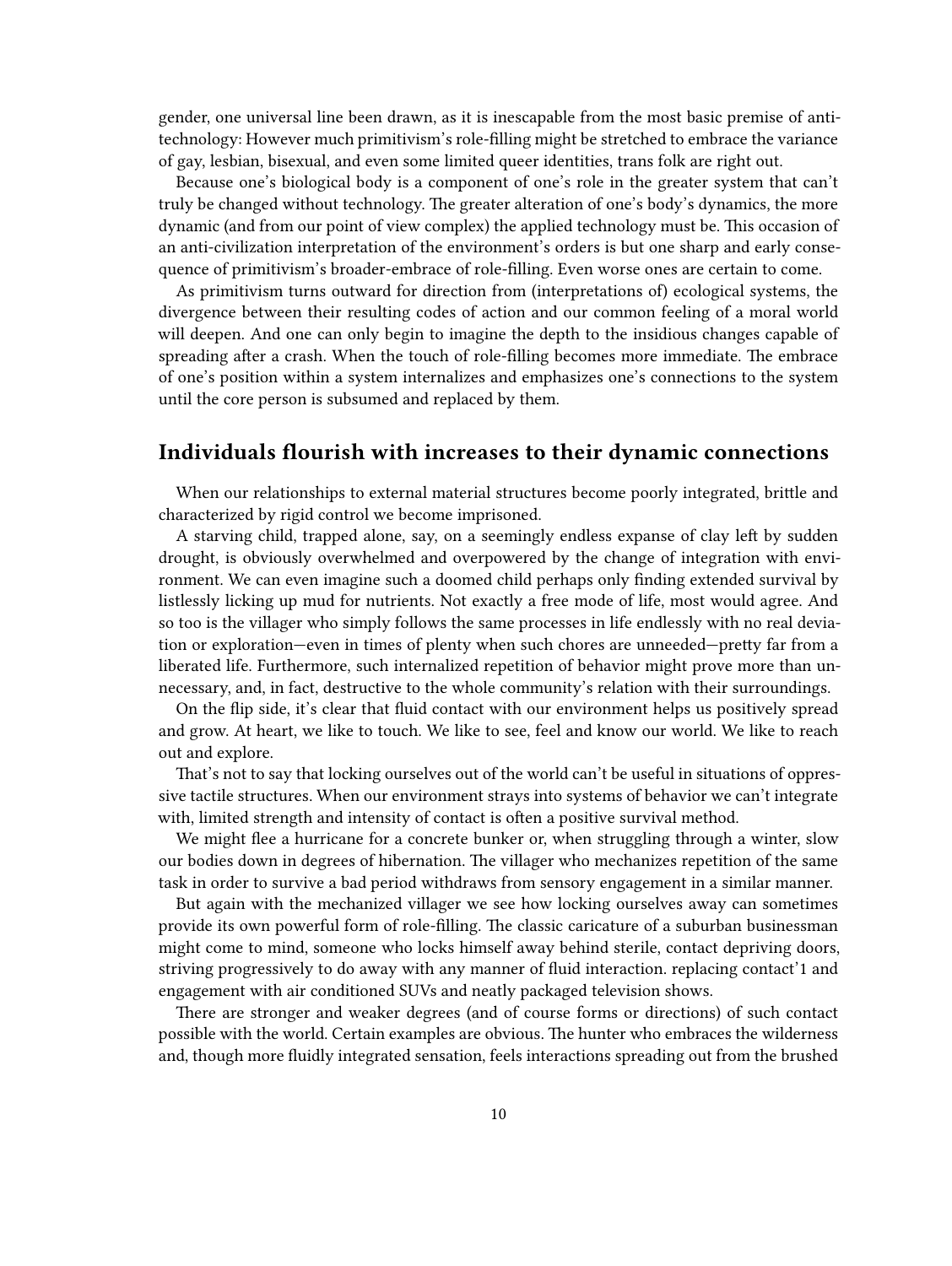fern to the owl fluttering off in the distance. The same villager considered before, who just washes clothes in the river and doesn't stray much beyond the functioning of established processes, has internalized a greater barrier to contact, interaction, connection, and integration with the external environment. And, of course, the much lamented World of Warcraft addict, isolated in dark room, may perhaps enjoy great social contact but still little more than faint stimuli in matters of physical reality.

It's no coincidence that the examples given are characterized by decreasingly dynamic connections as the ostensible trappings of civilization are more pronounced. Modern civilization has acquired layers of structural blanketing that encompasses and confines our everyday lives. In every conceivable realm we have taken to throwing down fences and slinking into set patterns and channels of behavior. We still interact with the world, but the dynamics are greatly confined.

How often do we sit quietly and feel the trees move? How often do we pay attention to what exactly is in the room with us, rather than reducing our reality into crudely simplified concepts of functional relationship? How often do we touch the world rather than ignoring or itemizing it? When was the last time you turned your head up and actually looked at the stars?

No wonder our minds and bodies rot today, we function within set patterns because they can be useful. But we only truly flourish with deeper contact. It's no secret that such brittle structures and role-filling are unstable and corrosive, but in the other direction, when we approach our connections dynamically we can spread channels of stronger, more fluidic and organic tactile contact.

There is no fundamental limit to this contact.

Certain local realities provide a bunch of pragmatic limitations, but they can be worked around. In much the same way that the hunter can feel the dancing wind patterns far stronger than his skin or the rustling foliage might otherwise reveal by choosing to throw up some downy feathers and watch their interaction with the twisting air currents. Or a apple-gatherer use stilts to stride between tree branches. Or an ancient lens crafter build a telescope. Or a geneticist hack the human genome to give his skin stronger light-awareness.

We want stronger and more versatile contact, and thus we've built technology.

Rather than from a drive to rigidly control and master, technology has always been, at root, formed by the desire for greater dynamic contact. Not the divorced-from-the-world laziness that sometimes emerges from later abdications once the tools have been acquired. But from the desire to touch, feel and explore. Because the primal creation involved is necessarily rooted in an act of ingenuity and imagination.

The systems engineer who designs and builds a bridge across a ravine with her own hands applies herself in a deeply connected fashion. The world is felt and worked with smoothly. Rock is shifted. A new channel of contact becomes stronger. It's easier to move from place to place. To engage with a wider swath of the world.

The onset of our hierarchical methods of industry, though they facilitated greater and greater power and exploitation, partially stem from the human desire for deeper and more dynamic contact with the world. We don't like being confined. Or that is to say, we rot when limited or relegated to some removed subspace. We flourish with the intensity and immediacy of our more dynamic connections to the world.

Moving beyond the same socially perpetuated processes of behavior, we strive to understand and deepen our relationship, our interaction with the seeds and bushes we gather from. We try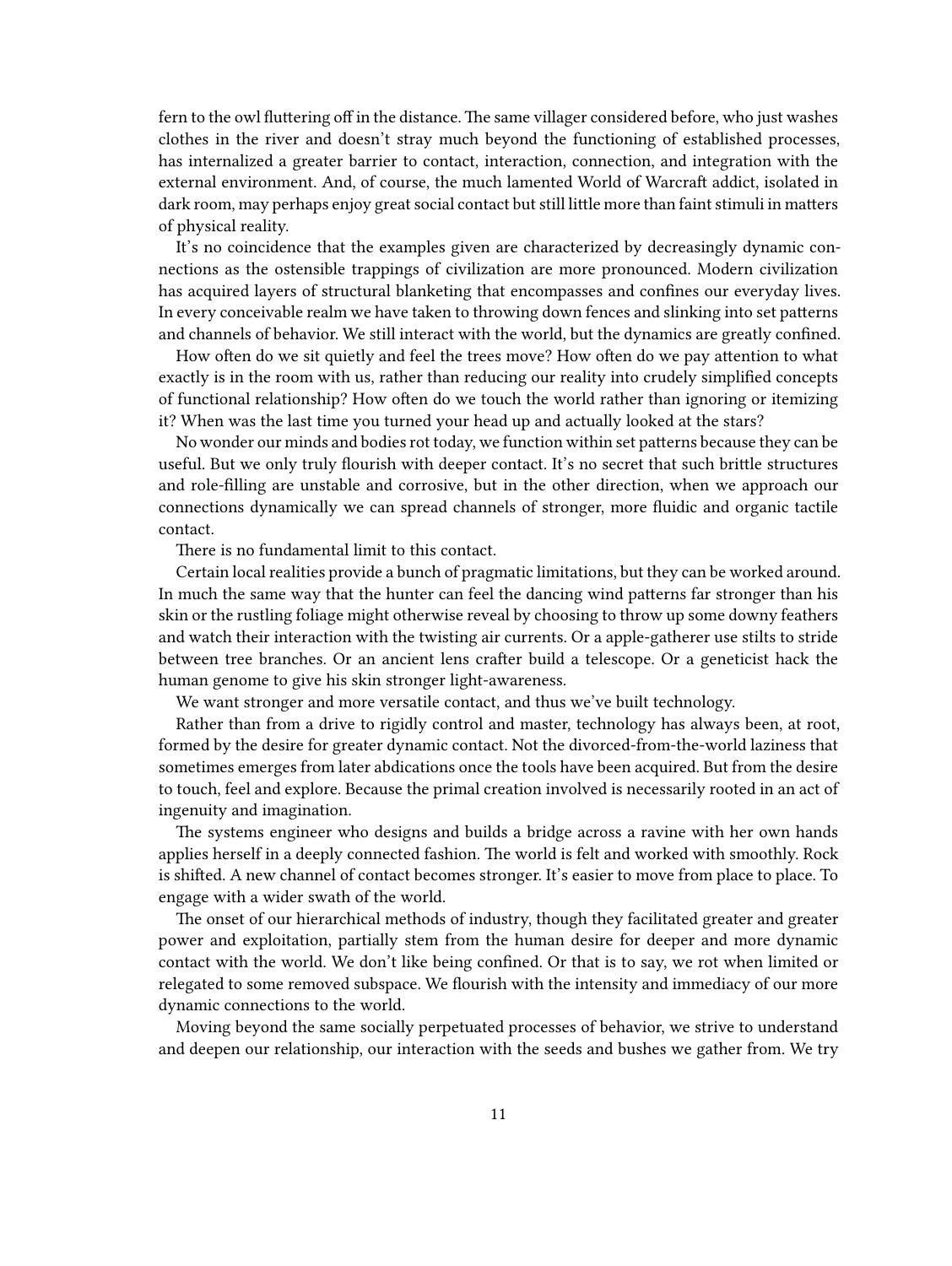for greater contact, attempt a more fluid integration. And so we help plant the berry bushes we need closer to us…

Symbolic structures can facilitate greater fluidity. So long as they, themselves, are treated fluidly. The moment they become rigid, when we remove or replace ourselves with mechanization, our interactions with the world grow rigid and brittle.

## <span id="page-11-0"></span>**Understanding is not dependent on process but capacity to experience**

We live in a watery world. Every particle interacts with everything else. The patterns of "structure" that emerge from this turbulent fluid do so in a (relatively) constantly shifting, redundant, and interdependent way. Organic, you might say.

The intensity of interaction–more specifically the high degree of and constant change of relative position internally–found in systems defined by a distribution of particles is the basic premise for the generation of information structures within the system. In the seminal "game of life" demonstrations programmers seeded low level algorithms in a complex environment and turned up the intensity of the environment's internal interactions. The consequence was "spontaneously" "generated" more "complex" or "diverse" informational "structures." A whole "complex" ecosystem of interacting informational systems.

But of course we should examine these terms critically. "Complex" can be something of a misnomer given its modern connotations of rigidity sometimes plain unnaturalness (think of the thick owner's manual to a car or a vast board of circuits). Instead it might be better to consider the hurricane. Or the chaotic feedback found in a small backyard creek; the ripples and eddies forming from smaller masses of interactions and they, themselves, interrelating. Sometimes to form greater agglomerations.

This is a far better representation of the human body, the animal cell, bioregion or net ecosystem. We are each hurricanes in a way. Fractal agglomerates of the positional information of particles in a fluid muck. We thrive with motion and connection. Plop us in stellar vacuum or granite mountainside and, with no connection or absolutely rigidly controlling connections, our informational patterns don't do that well.

Without dynamic integration to the world we have no channels to exist through. We cannot touch. And without the capacity to touch the world we cannot understand.

We all recognize 'understanding' as more than compartmentalized knowledge. More than a tally sheet of discrete informational structures built out of rigid neurons. Something more generalized. Something vaguer, but more tactile. The impression left by a lover's skin.

The refraction and internalization of the external. The breaking down of a self that might have been discretely itemized by the empty other, not in acceptance or allegiance to emptiness, but through the blossoming enrapture of the other into the self. Until there is no hollow, deathly, meaningless other. Only the universalized self.

This is the arrow of understanding.

Given that the only tangible truth is the internal, understanding is birthed not by attempts to kill of the internal, but reaching out and finding truth by making everything internal. To take in truth. To breath in a lover's sweat and eradicate the lies between you. Between you and you.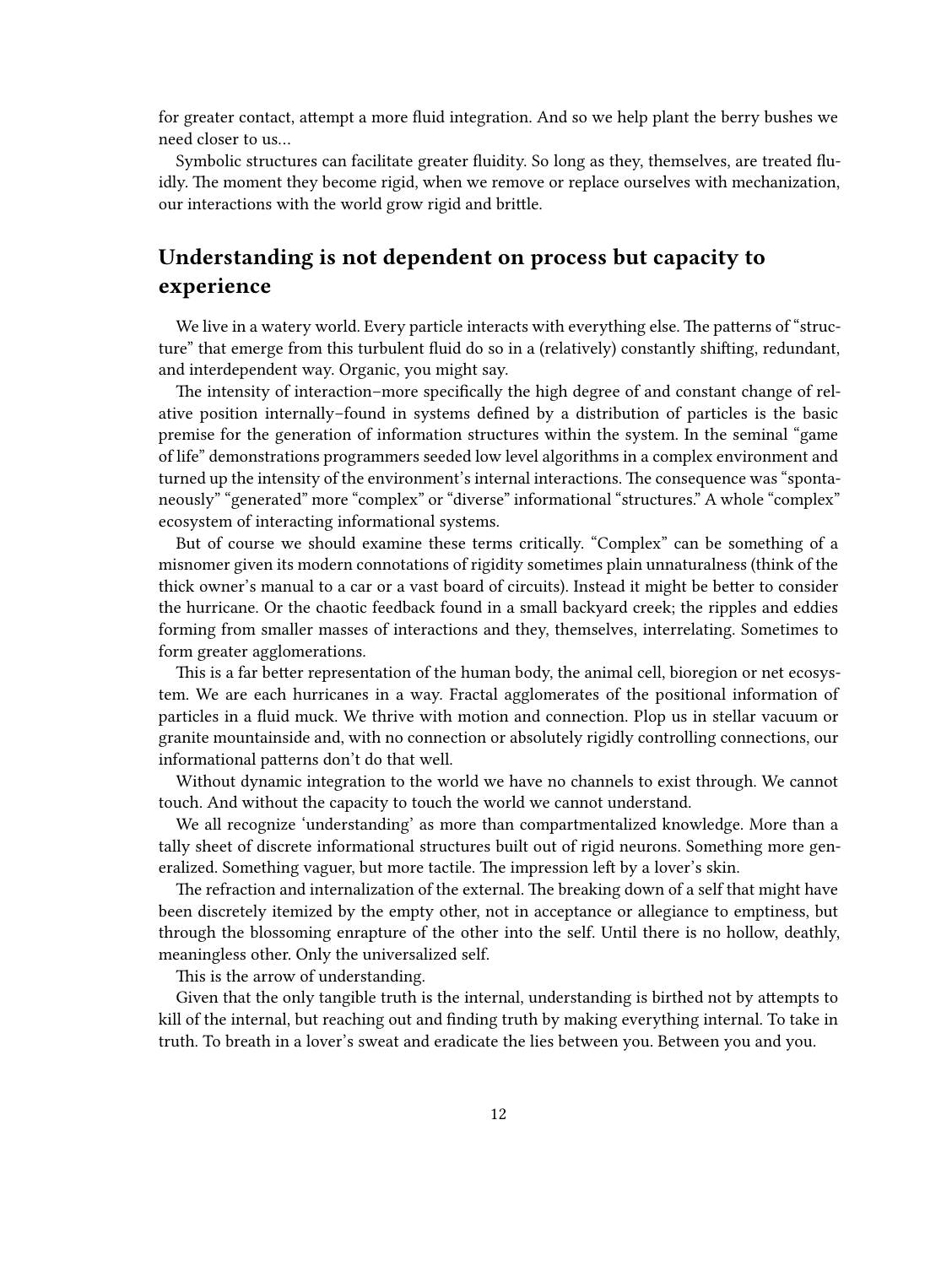Technology, on the other hand, is defined by process. The process of poking a stick into an ant mound or hunting a bear or applying linguistic constructs or working through a math problem under a certain axiomatic framework or chugging through Javascript or poking an object and recording the responses you notice… it doesn't matter. Regardless of how dynamically some technology functions in a given situation, it's no more than the details of applied interactions. Codified processes. There doesn't have to be any degree of contact through them. The channels can be left empty, the same processes of interaction can be under-utilized or embraced. Technology alone is not understanding.

But here's the trick. Technology can facilitate the capacity to experience. Which is the basic requirement for the creation of understanding.

A hearing aid. Glasses. A microscope. A telescope. Pictures of animals from far away. Pictures of plants. A fine saw blade revealing the layers inside a quartz rock. Satellite contour mappings of valleys and water systems across an entire continent…

The more venues for and the stronger the tactile connections, the greater the capacity for experience.

Today we can actually feel individual molecules with our hands. We can caress the fringe star clusters of distant galaxies with our eyes. We can see the insides of our own bodies and recognize the pheromones dripping off our shoulders. See sound waves. Pick apart flavors and the patterned buzzing of our own nerves.

Understanding is perhaps simply the most dynamic and abstract fluid impressions of the external, it's that which most effectively mentally grasps the fabric of existence.

We actively want greater understanding, thus we've strived for science.

When what we call 'science' gets rigid or imperialistic in the classic sense it becomes useless, but in its most dynamic it allows us channels to press up against the face of reality. More intense experience of reality giving strength to understanding. We want to touch the world around us so that we can get a stronger feel for reality. Into those nooks and crannies that require stronger dynamic channels of information.

Can there be modes and forms of understanding without industrial or even agrarian technology? Obviously yes. But increases in technology facilitate understanding. Confined to some frail bundle of six senses within a limited framework of allowable experiences there comes with that an inherent limitation to understanding. If you bound off sections of the world. Outlaw the advanced technology necessary to reach into and grasp the microscopic or the unbelievably macroscopic and distant… you ingrain a limitation on possible experience and thus understanding.

## <span id="page-12-0"></span>**Physical limitation inspires and triggers social oppression**

The problem with the rejection of technology (or more precisely, an allegiance to one limited set of possible technologies) is that scarcity and restraint is built in. The greater the technological limitation, the greater the constraint imposed.

Because our given bodies require certain forms of environmental integration and because we desire greater connection, we've historically traded for this on a fractured, individual level, at the expense of greater social freedom and equality. For all the reasons and things discussed earlier, the restraints of rigid-technologies naturally chafe people and inspire them to take short cuts by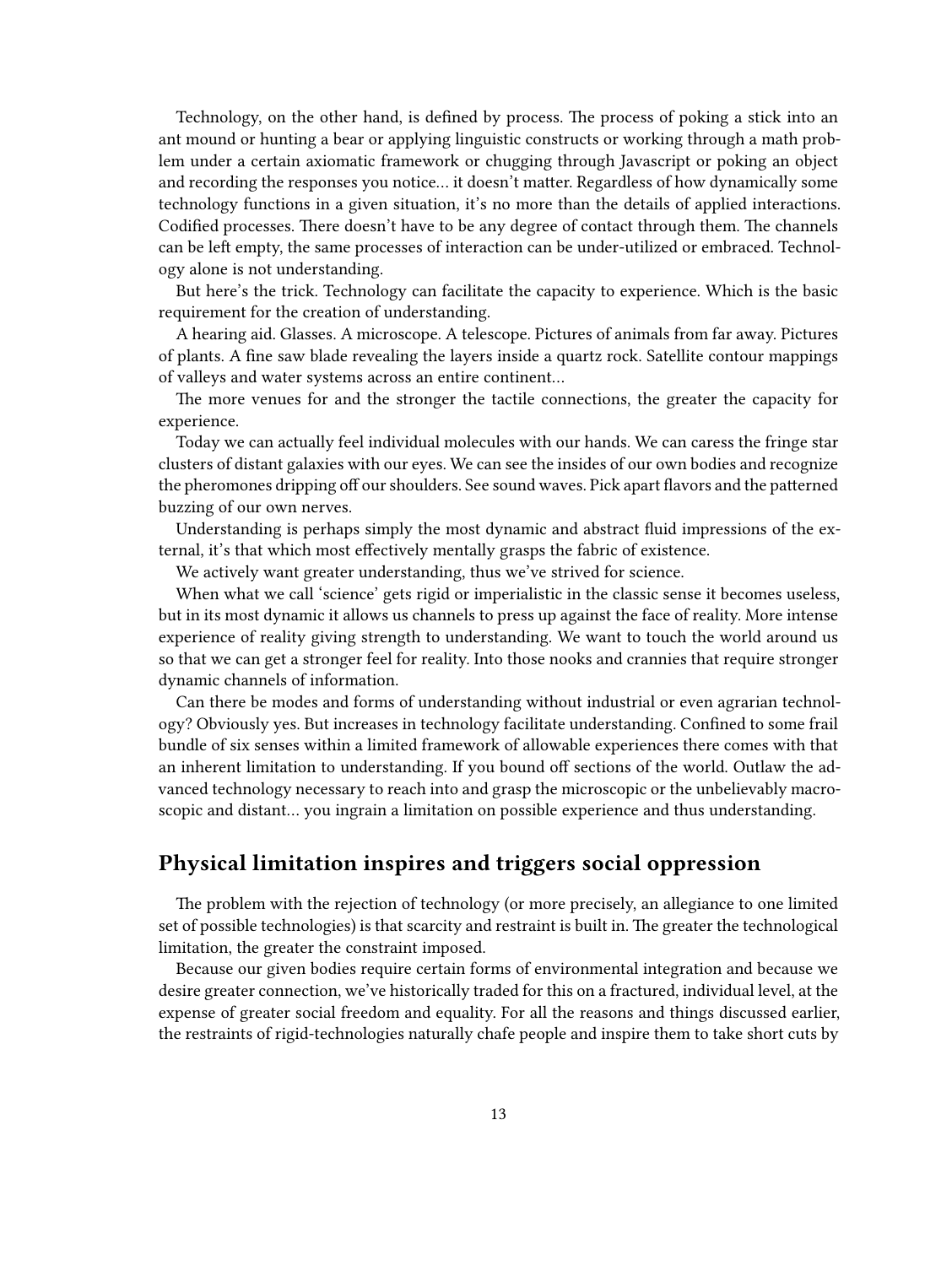utilizing that which is at hand by turning people into their technology. Enter alienation and all forms of oppression.

It's a simple reality that want and dependency together progressively facilitate the psychosis of power.

Certainly want can be reduced significantly, but there is an inherent and significant limit. Being restricted in your integration with the environment (having limited technology) means that there is a much more finite limit on survival knowledge carrying capacity and yet simultaneously restrictions on adaptability. Being limited to a very small area of the total dynamic system means that natural chaotic systems dynamics can occur beyond the periphery of one's limits only to suddenly and drastically effect that within. Sudden regional change is a fundamental reality of the biosphere. It's dynamic.

Want will happen. And it will do so sharply. Because society will be more regionalized. The total sum of humanity won't be able to flow around and mesh with the biosphere as a whole, it will be broken into components that will have much less scope and fluidity. Society will be more compartmentalized into autonomous cells, and these cells will be more rigid. We can argue about degree, but the point is there will be some non-insignificant degree of this.

This is where interdependency exits the realm of mutual aid and develops the potential for serious nastiness. Where there is social want and where the fulfillment of individual want is deeply dependent upon others, there is much greater temptation on the part of the individual to drastically simplify their operating processes. To become machines in pursuit of survival. And, perhaps most importantly, to simplify away the presence of other individuals. To reinterpret them as machines as well. With every biological mechanism shouting at a cacophony of simplistic structural procedures. (Get water. Get food. Etc.) It's very easy for the individual to despairingly become progressively rigidly locked. They start applying such rigid structures to their interactions with people. Bang. Dehumanization. Faith. Power structures. Social oppression.

Where does alienation originate? It is instilled by the overwhelming omni-presence of rigid structure. A lack of fluid, dynamic integration with the world. Baseline human biological structures have certain limitations to dynamic integration built in. Certain structural predispositions. We can't just realign our genes and grow chlorophyll to take in sunlight through our backs or weave wings to glide through canyons hunting deer. The baseline human body is relatively rigid technology.

And people are inspired by limitation, by want, by the encroachment of rigidity, to oppress. Limitation upon understanding likewise has this effect.

Limitations to our capacity to experience have been consistently surpassed throughout history, a flower bursting through concrete. But when others are left frozen in the concrete they can bear the brunt of such blossoming understanding.

In order for a Victorian Physicist to reach out, to explore and make discoveries involving vacuum, thousands of man hours were needed. To get the rubber, the pump, the glass, the metal… all the tools necessary to peel away the air and peer beyond the norms of our immediate environment, a massive amount of matter had to be positionally reorganized. But it would be inconvenient to educate, explain and get everyone to consent on the benefit of achieving this vector of increased integration with the world, and because most of the people in the world were still far more entrapped by more fundamental physical wants, it was very easy for the Victorians to put the wants and flourishing of the rest of humanity aside. Because the Physicist's own rigid technological and structural entrappings have promoted an alienation from others, limited connection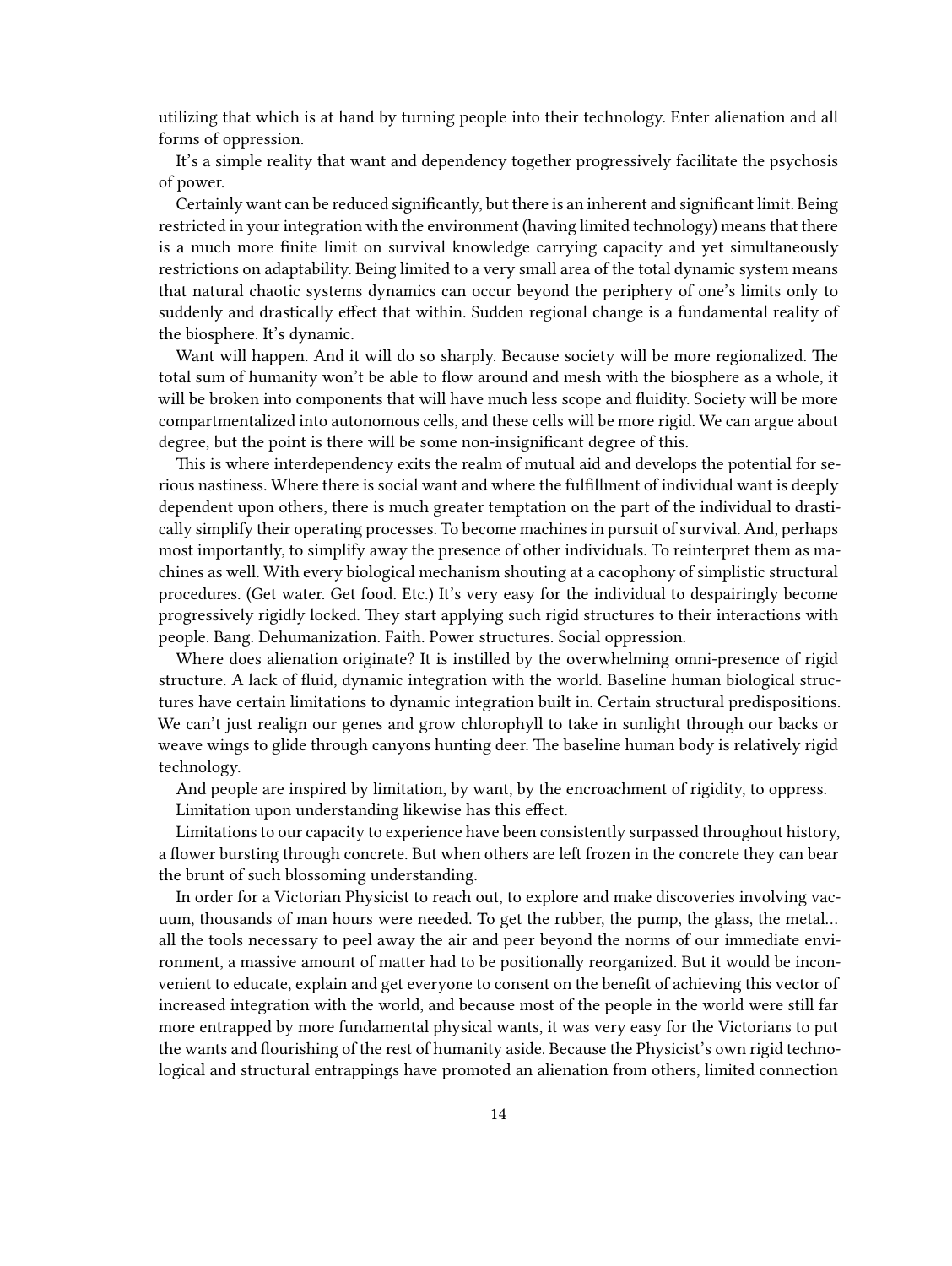fails to fully reveal the effects of his actions, and centuries of aggregated social psychoses have ground down his empathy. Thus, through a diffuse system of intermediaries, Congolese miners are enslaved, ship hands are whipped and a colossal monster of wood and metal is driven across the ocean. Though the desire for integration and understanding persists, when framed by such alienating structures it can be rechanneled into driving social oppression.

Though the imagery of such Victorian Imperialism is dramatic, it is not particularly original or even that worse than similar processes on less visually epic scale.

Think of the elder whose pursuit of understanding seduces the tribe into recognizing his role and position, turning the product of their work and efforts into tendrils of his own tech. Can't spend all day on mushrooms unless there's folk who're gonna provide you with food. You get social stratification. In order to preserve the elder's high degree of mushroom-related pursuits it's real easy to apply social coercion, personal and cultural power structures so that even in a period of want, others are forced into sacrificing their own food to the self-proclaimed elder.

Physical limitation doesn't directly ordain social subjugation. What it does is grease the gears. It makes it easier to adopt the psychoses of power. Makes them progressively more alluring. Physical rigidity leading to mental and social rigidity. The more physical rigidity, the more and more likely social oppression will spontaneously emerge from all facets.

## <span id="page-14-0"></span>**Spatial limitation ingrains social hierarchy**

What tears apart the prisons within our minds is the roaring vacuum beyond. The unexplored frontier chased down past the horizon each night by the sun.

The first step in control is the securing of borders. Otherwise the people you seek to dominate could just walk away.

It is said that, in a simple world, a single empire can only reach as far as a horse can ride. But of course the idea of empire knows no such restrictions. One border inspires another.

It is a far more important truth that, in a simple world, a refugee can only travel as far as their feet can carry them. And the final periphery beyond the locally interrelating agglomerates of tribal power is often unreachable. In Europe's dark ages the refugees lacked the capability to flee beyond all of infected Europe and so they hid between, taking to the forests, much as we always have. And thus the forests were eventually cleared. The only available free space encircled and crushed. This happened because priests, kings and bureaucrats had mills and horses while the serfs had none. But more specifically it all happened because the peasants were spatially limited. They were effectively fenced within authoritarianism as a result of their own limited mobility and positioning.

If we remove all the particularly non-individualized technologies that benefited Europe's centralized powers, the same reality would remain. The spatial limitation of the peasants was both relative to that of the king's men and absolute. Power need not be so dramatically centralized and hierarchical to still be as oppressive. Remove the tools of the power zombies and they would simply organize more localized authoritarianism. And the high cost of spatial redistribution of individuals (a single individual moving from point A to point B takes more time and energy) means that society's natural resistance to power is lessened.

Perhaps an example is in order. When a husband beats his wife in the apartment beside mine the situation is immediate and so is my reaction. I am able to recognize it within seconds. I can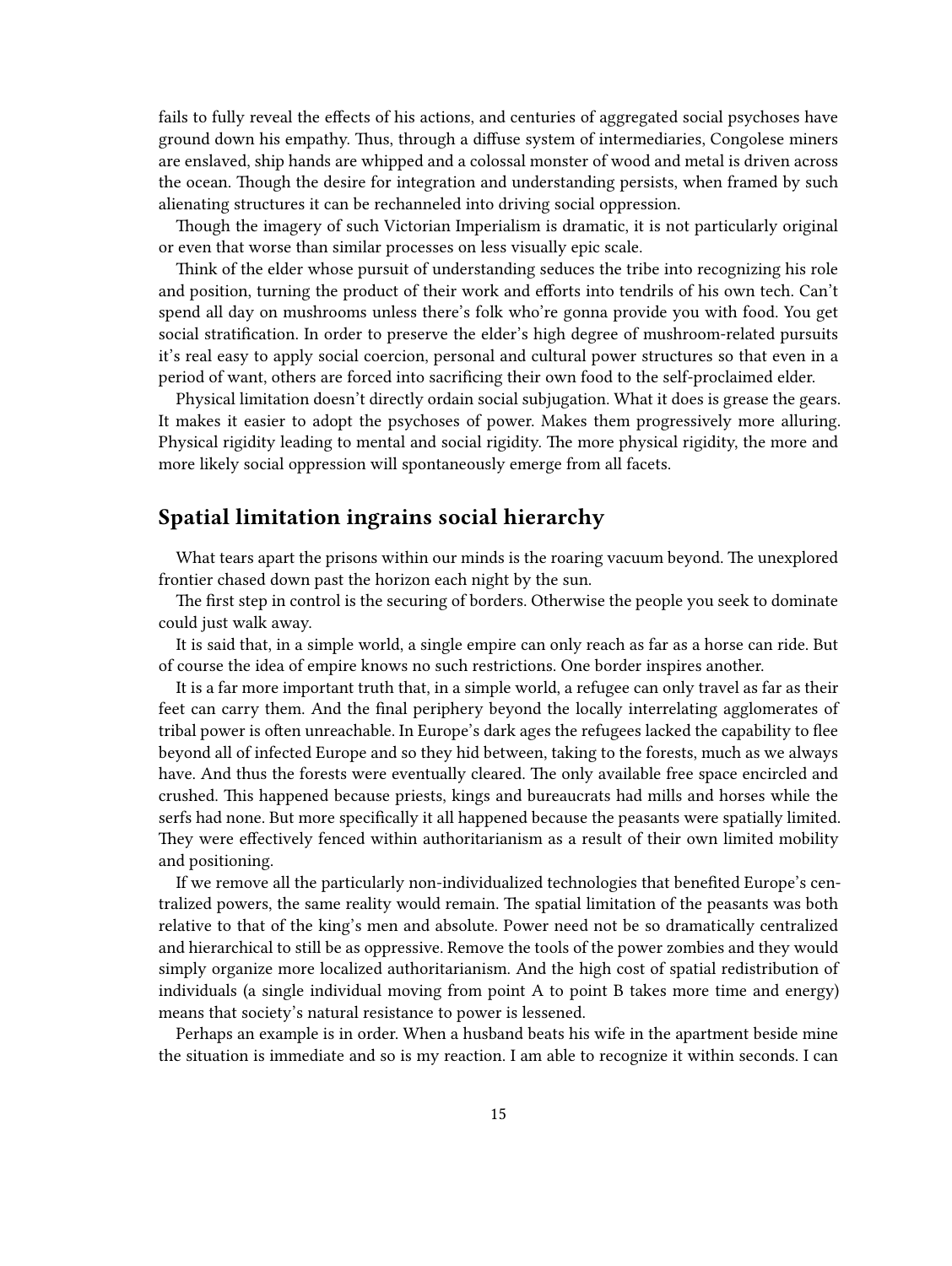move to their door in very little time and, as a consequence, I am able to take whatever action I take much sooner. Furthermore the wife can choose to immediately relocate herself into the presence of safe, protective people. All these things are spatial matters. And remain effectively the same if we replace the aggregate of nearby apartments with more distant tree houses and give the individuals involved bicycles. (The communication of the situation is slightly different matter and will be covered in the next essay.)

If you relocate the aforementioned people into the forest without significant technological choice then interpersonal power structures can leech off the high costs of relative relocation to restrain subjects. This can happen with couple removed far from any others or an entire tribe.

Because of scarcity, hunter-gatherer tribes naturally aggregate with a good deal of separation between them. When the psychoses of power take root in a tribe they are emboldened and strengthened by such spatial limitation.

Individuals can flee for other tribes, they can, as the anarcho-capitalists might say, choose their government on the market. Choose the lives they want to live and choose the people they want to live them with. And, yes, in a relatively open market of infinite options this tends to work pretty well. Oppression just isn't that appealing. But, and here's the kicker. Because of their spatial limitation, their choices certainly do not constitute a free market. They have rather limited available options. Because by nature of the necessary hunter-gatherer distribution, the number of other individuals they can reach to associate with is very, very finite. And each relocation, each encounter costs them a whole lot more time.

Furthermore, when oppressive concepts spread further than their "discrete" embodiments, when multiple tribes (forced by famine or battered by climate change, say) adopt a regional consensus of power archetype, the effective boundary of such an aggregate of mini-empires can surpass the traveling capacity of the potential refugee. (And let's not even mention the even harsher inherent restrictions applied to families.)

Those on the outside of such a travesty could and normally would overwhelm and grind down such cancerous cultures. But a lack of individualized transport technology changes the odds. Simple geometry makes it harder to organize resistance around the edge of a periphery. Centralized power meanwhile retains the local advantage; it doesn't have to travel much of anywhere.

Given a generalized anarchy, broken only by the occasional tragic psychological misstep that inspires coercive sociological rigidity, society's most crucial healing factor lies in its ability to flee and isolate the cancer.

Our natural defense against power is free association. The ability to re-form, to route around hierarchy, bypass the malicious and fluidly create new relationships.

For this to be possible there has to be a high degree of positional interrelation. That is to say, people have to be able to relocate around one another easily.

Vacuous distance or overbearing proximity are both inconducive to such dynamicism. And tribal clusters are the worst of both worlds. The only solution is choice. Where distances between people can be overcome easily at will. Where we can rearrange ourselves with respect to the rest of humanity at a moment's notice. When we are deprived this ability, cancerous hierarchies grow.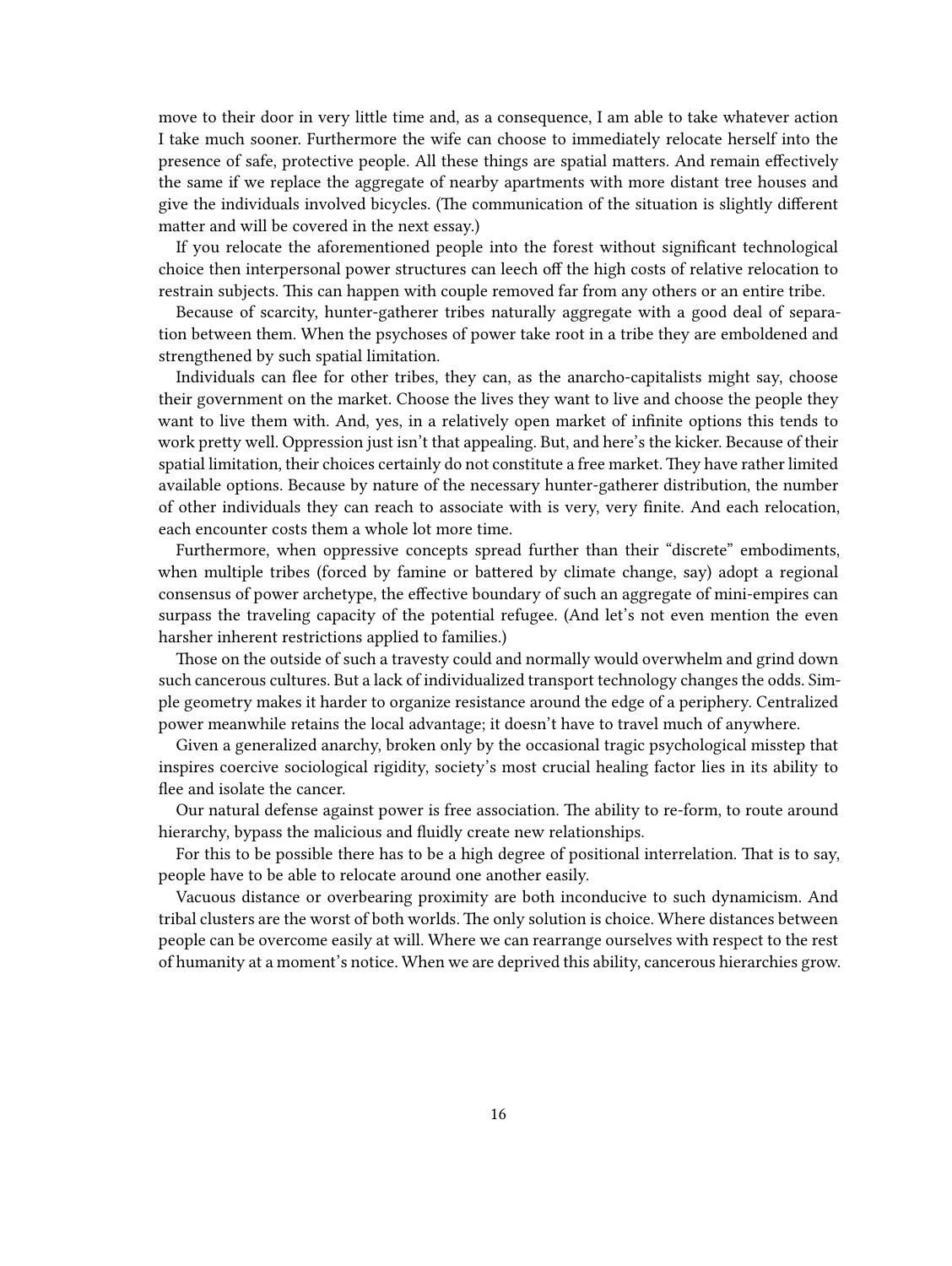# <span id="page-16-0"></span>**Communication and Freedom of information is necessary for free societies**

Central to every interaction between individuals is the conveyance of information. Of course, in a certain sense, its impossible to transfer meaning from one individual to another. We each create that individually. But what we create stems from the informational structures we have at hand, the material reality between ourselves. The nature of connection to our environment, the channels by which we experience, by which we touch the rest of the world, are thus critical factors in the macroscopic behavior of a society.

Our interactions with each other are mediated through the physical realities of our environment and are wholly comprised of informational structures. We construct physical systems of contact, whether by movement of skin on skin, electrons in logic circuits, or common neural models and vibrating air. As a result, the nature of our interactions with one another is inherently dependent upon our relationship to our physical environment. In order to interact dynamically with one another we require strong channels of dynamic integration with the world around us.

Communication (although not necessarily through strict processes of symbolic logic or language) is the defining aspect of society. However you cut it, we interact through information.

If there are restrictions or limitations to our communication with one another those conditions will shape the total internal interactions of our society.

In the previous essay I glanced over some of the emergent methodologies by which societies heal the power psychosis. Central to all of these is the internal dynamic integration of the society at hand. In order to correct an injustice you have to first actually hear about it. When we make decisions pertaining to our associations with others we like to be informed. Free societies function because we're not all fumbling in the dark. We can make knowledgeable choices and respond quickly to changes. We don't lose sight of what the economists call the "externalities" of our interactions. Other people's lives are immediate and tactile to our own. As a result we don't marginalize others beyond a periphery.

Contact is the most vital component of society. We can only help or assist those we can touch. Those we can communicate with.

Resistance needs veins. Empathy needs arms.

Dictators know this altogether too well. Free information brings down tyrants and heals cancers. The tools, technologies and processes of communication are antithetical to control. Control can only take root through isolation and strangulation. Governments are critically dependent on keeping their actions quiet. Keeping their citizens distributed and incapable of communication past a certain degree.

In China the country's integration into the world economic standard has, as a byproduct, allowed its citizens to increasingly surpass physical impediments to communication. To fill the place of this physical limitation the government has found itself forced to wage an uphill battle of sociological domination. To survive the PRC has to expend increasingly vast amounts of energy on ingraining social psychoses to fill the restrictive roles of former technological limitations or absences.

But once the fiber-optic cable is laid (or better yet the mesh WiFi networks) the only thing ultimately keeping a Guangzhou school girl trading instant messages about fashion rather than insurrection is the cop/consumer in her head. At the end of the day it's just in her head. Deeper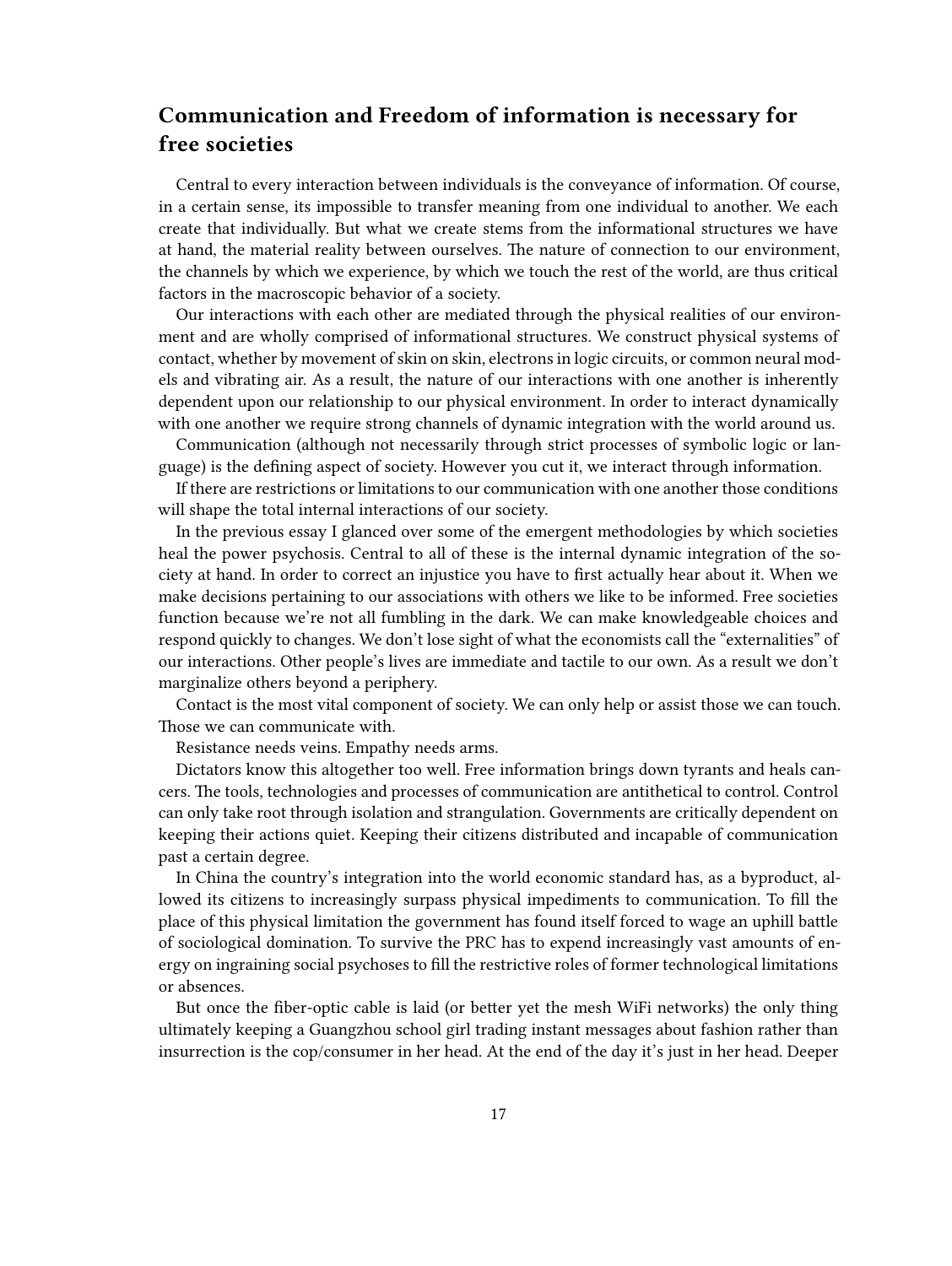channels of communication do simultaneously open avenues for memetic control and vapidly suicidal mental structures. …But why take chances? Outright tyrannies like Zimbabwe and Cuba know full well how reliant they are on the viscosity of their societies. They simply haven't the energy to keep up with the more complex and elaborate mechanisms of the world's surviving power structures. Opening the door to more dynamic interaction within and without would be akin to gutting themselves. So in many cases they've done the efficient thing and simply removed the technology.

Look closely and all social power systems stem from impediments to communication.

To return to an example in the previous essay, if there's injustice or oppression but those involved are removed or dis-integrated from the rest of humanity how can recourse take place? All the self-repairing mechanisms championed by free societies depend vitally upon the capacity to convey information (speedily, effectively and across great distance) within that society. In order for an even slightly free society to function, a strong degree of contact must be possible between all individuals.

It's the same old axiom of system dynamics: Rigid structures of interaction are bad. But so is isolation. Free societies function through the free conveyance of information. The rigid fermentation of this interaction is bad for the total dynamicism of a society, but so it the separation and isolation of it into parts. Fragmented or localized societies marginalize others (those who they are denied an intensity of material contact with) and in doing so alienate themselves, making oppression inevitable. The dissolution and regionalization of significant informational contact is an inherent and inescapable reality of hunter-gatherer life.

In practice this is blindingly obvious.

By the very nature of communication a society's freedom is dependent upon its physical relations with the material world. Inherent physical limitations makes for inherent social limitation, restraint and oppression.

#### <span id="page-17-0"></span>**It's impossible to speak of regional anarchy**

The idea that some parts of humanity can be free while others are not is conceptually incoherent. Insomuch as anyone anywhere is oppressed, I am oppressed. I mean that not as a trite greeting card summary of solidarity in liberty, but in recognition of a basic psychological principle. To speak of being personally "free" in any sense while others are not is to leave whatever remains of the "self" a laughably meaningless shell.

Far from being revolutionary, such thinking is the definition of alienation.

Power is a social psychosis and, as such, it is ultimately something we can only dissolve away individually. But even the possibility of inaction or satisfaction in the face of such power structures is ultimately the acceptance of them in ourselves. The internal dissolution of our personal power psychoses is inseparable from external action.

You can't coherently talk of achieving any measure of liberty in the absence of empathy, and empathy presupposes some semblance of universalized identity. Without such one person's freedom would necessarily impinge on another's and any strong notion of liberty would collapse. We refrain from swinging our fist into another person's face not because of some arbitrary external structure or law, but because we recognize ourself in that person. We seek not freedom from one another, but freedom from rule. To attack ourself would be to surrender to some rule, structure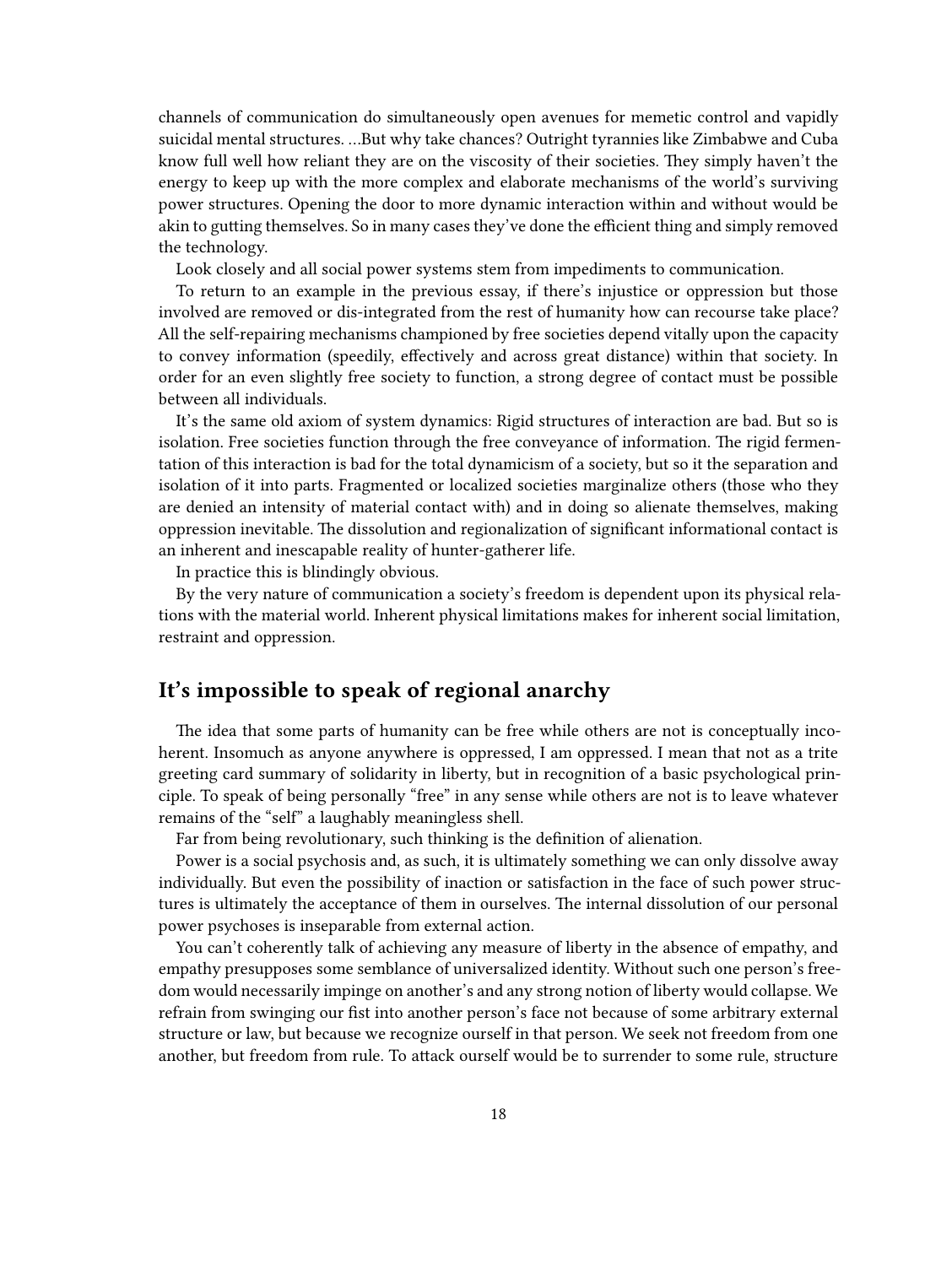and limitation. In hitting another person we of course decrease the net capacity for dynamic connection and integration in our society, but more saliently we internalize a psychological approach to the world that is irreconcilable with anything other than structures of control. The only situation in which we could speak of some people having completely abolished the power psychosis in their own lives is one in which everyone else has as well.

Empathy (and consequently morality, ethics and everything else created from its inspiration) stems from the abstract possibility of transitivity of selfhood. It's why we instinctively frown on punching teddy bears or torturing squirrels; the cognitive structures we associate with our sensations of them are a reflected version of ourselves. The child who acts out violence against her teddy bear isn't physically hurting anyone, not even from a panpsychic viewpoint, but such external actions are indicative of an internal intent of violence against society and, by proxy, herself.

We interact with the world by neurologically forming imprints of the world around us. We simplify our perceptions into informational structures, into Darwinianly evolving models that allow for greater traction in our contact with the world. Modeling rigid systems of limited complexity in our minds is easy, the interaction of uncountable billions of atoms can be simplified into a "lever" or "pulley." And, accordingly, we can demonstrate a great deal of control over such systems. But systems of non-linear dynamics pose a greater challenge. Other people are preposterously, if not infinitely, inhibitory to the successful creation of such macroscopic constructs.

The way we all initiate substantive contact with other people is to, on some level, see ourselves in them. We can only deal with other people by shedding off the contextual trappings of our own position within the world and reconstructing theirs around us. As a consequence, to accept their enslavement or oppression is to accept our own.

The king, by his participation in the kingdom, is still very much a slave to the power psychosis. But so to is the monk who gathers berries in the forest, even though the king's men may not be able to find him for torment. That there could be an entire band of monks gathering berries far from the kingdom does not make them more free. Nor does it really make the sum society more free. That a thousand could live freely while one man chains another is impossible. By inaction they accept, in acceptance they are complicit, and in complicity there is nothing but arbitrary moderation. The presence of regionally inconstant degrees of overt acts of physical oppression does not make for varying degrees of liberty. We are all on the same level there. Whereas if one man chains another and we do react, so long as we remain in action rather than completion, our actions and our own lives are still bound by that chain. Only when the chain is actually gone can we speak of achieving greater liberty, and even then it is a universal reality, not regionalized.

Tribal dispersion, though it may present some of us immediately with some of the trappings of a truer anarchy, is inherently oppressive.

Given that we have knowledge of the rest of humanity, the choice to withdraw and concentrate all our efforts within some social sub-set leaves us not only complicit in the oppression of those we push off beyond the periphery but also in violence against ourselves. To preempt this by erasing our knowledge of the rest of humanity would be even more direct violence and contribute nothing but cowardice to the same reality. No tribe, commune or region can truly flourish in their own anarchy while the rest of world sees violence and oppression. The psychological effect of alienation from others, of such localized preoccupation, is the internalization of a certain rigidity. The acceptance of structure. Turning people into our technology.

The fermentation of rigid social structure is a direct result of alienation.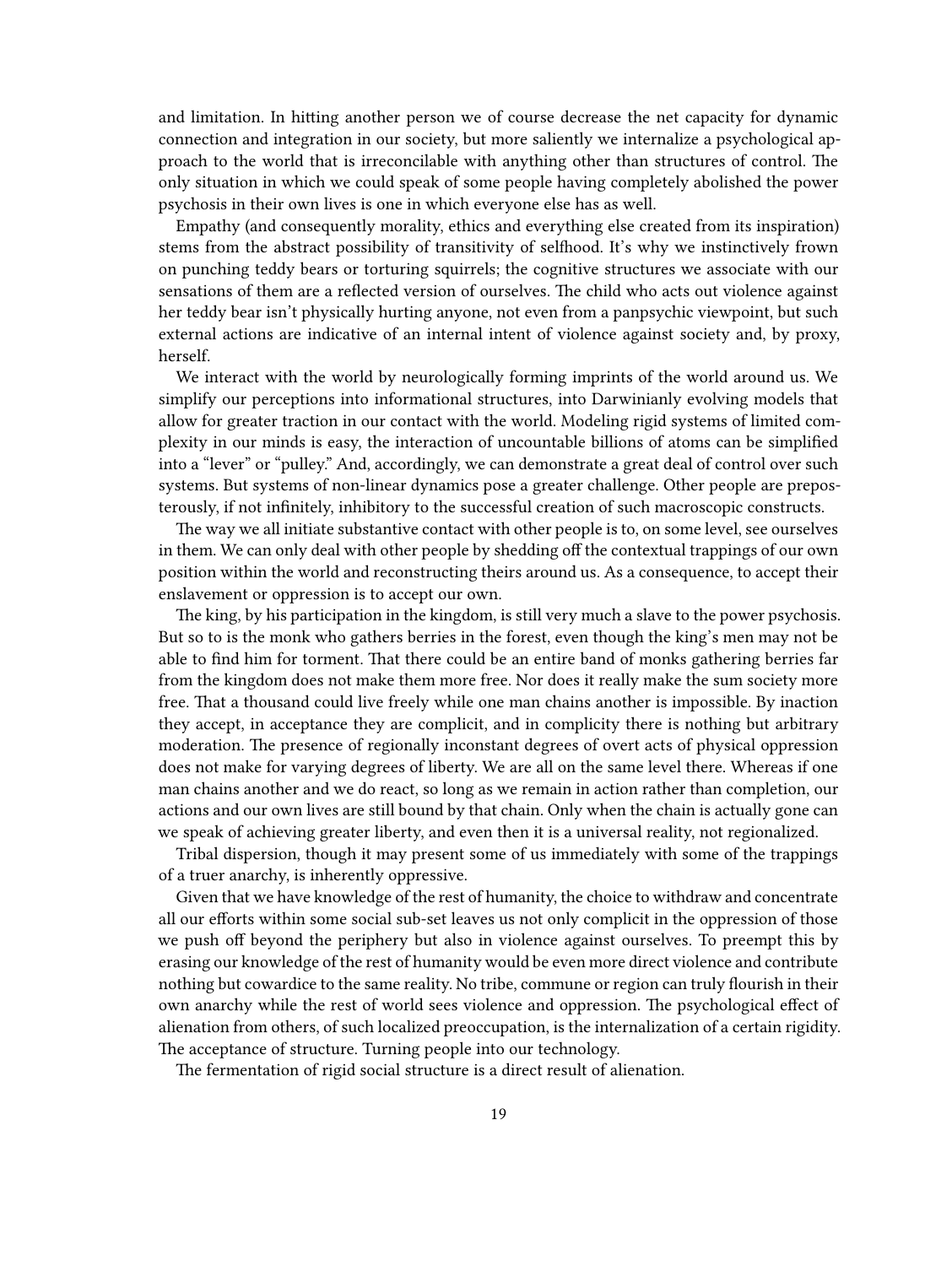Any society that dismisses externalities and focuses social value on those near at hand is really making social value a result of context and physical structure. As such it is redefining others into nothing more than the structure of their relationships and functional value to other structures. As a result, the we become nothing more than a hollow structure, the organic human soul transmuted into a structural identity. In such a world, I am this structure and you are another structure that may or may not function to the benefit and sustainability of my own structure.

The resulting society looses its warmly integrated dynamics and its internal relationships instead become matters of incredibly complex, yet rigid, mechanism. Because of the internal rigidity of personal identity all interactions are polarized towards the control of that identity's (ie informational structure) environment. Small rigid structures can be controlled, but other people's identity structures are too complex. If both extended systems are rigid then both will collapse violently.

No matter how pretty an isolated section of society may behave in contrast to the rest, oppression without will eventually manifest within. In the face of gross oppression worldwide, regional secession or ingrowth is capitulation and the collapse of such tribes inevitable.

## <span id="page-19-0"></span>**Any society that embraces death will embrace oppression**

To accept the inevitability of death or limitation is to accept an arbitrary degree of it. Because once the precedent has been truly set in the mind there remains no innate resistance to it. You can't accept giving up a finite portion of your soul. You can't really accept some oppression without beginning to accept all oppression.

It is willfully blind to believe that a society that accepts, much less embraces, the deaths of six and a half billion people will ever know peace let alone any substantive anarchy. It is demonstratively irrational to suppose that any society bound by innate physical limitations will ever achieve more than a fraction of their potential.

Physical realities are inseparable from social realities. The embrace of physical realities that restrict, control and rule our individual and collective lives is the cowardly embrace of dictatorship by environmental proxy.

Life—not in biological or taxonomic sense but rather as the blossoming act of existence itself is an inability to accept death or rigidity. Life is motion and touch.

A transhumanist once summed up her support for the life-extension struggle in one sentence: "Existence is wonderful." It is. Mine, yours and all the possessives you can think of. Every heartbeat is a alternating symphony of resistance and hope.

But you cannot have partial resistance. You cannot have partial hope. You either have it or you do not. If you close the door somewhere you close the door everywhere.

If you wall off a portion of it, if you set a limit to what is possible, the day will come when you reap nothing but. Where nothing is left but death. Where we have nothing left to look forward to shaping. Our acceptance of death is our alienation from ourselves. It is our alienation from life.

When we, in our incessant and inherent desire for contact, experience and understanding, press up against that wall of limitation… We will conduct its rigidity back throughout our society.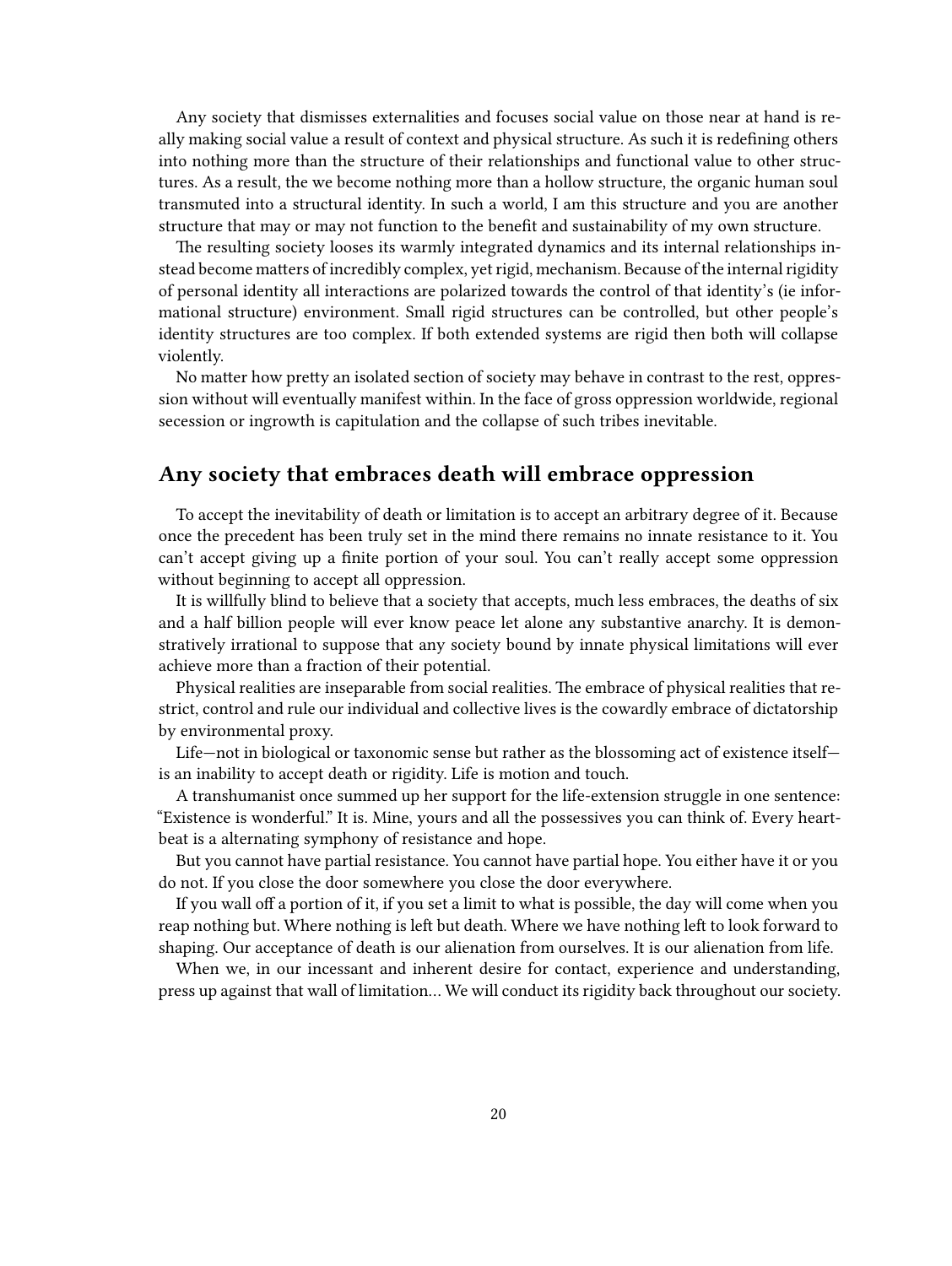## <span id="page-20-0"></span>**Technology can be applied dynamically**

Language can be a real downer. Words and concepts gather associations that weigh heavily upon us and can obscure the underlying reality. We make simplifications and structures to deal with a given context. To the degree that these structures are integrated with the world around us they can facilitate stronger and more dexterous connections. To the degree that they become more rigid or desolate, such structures prove disastrously dis-integrated with the dynamics surrounding us.

So too, when constructing language and theoretical models around a basic reality is it vitally important that our mental structures be deeply rooted in that reality. Blindly accepting and working from previous or popular macroscopic simplifications can only result in a structure that is out of touch with the underlying dynamics.

Although concepts like "civilization" and "technology" can be simplified into some of their popular associations, any significant analysis built off of such structures will be critically unable to integrate with the root realities touched by said associations. References to "technology" as the rigid and brittle structures so obvious in today's society can be said to effectively encompass the most visible aspects of what currently exists. But such focus obscures what could exist. …As well as some of the finer points of what is already in effect, but still overshadowed.

By attacking the dominate rigid forms of technology under the premise of all "technology", the anarcho-primitivist discourse builds itself around macroscopic simplifications and blinds itself to details. Though a popular abstraction of "technology" is what is adroitly attacked, the actual and full definition of technology is what's consequently thrown out. Rigidity is critiqued but, through the misapplication of broad language and concept, human agency in our environmental integration is what's ultimately dismissed.

As such, "technology" is misidentified as stemming from a desire of control rather than contact, experience and understanding.

But the reality is, given its popular breadth as a concept, technology actually refers simply to how we interact with the world. And it is the nature of this how is the real issue, not that there is a how in the first place. There will always be a how. By attacking the very idea of hows we simply choose to blind ourselves to the hows we're already using. And then they use us.

So the real question is what nature of technologies should we turn to. And, yes, our options include the few primitive technologies our species was once born with as well as the wide variety of structures that have been developed and applied since, but not just those.

Of course, I think we would all agree that today's dominate technological infrastructures are unacceptable, or, at very least, less than they could be. Today most acts of creation are perverted towards structures of control before they even leave the inventor's mind. We open up new avenues of contact and then work harder and harder to force methods of control upon them.

But the point is not all desire for contact is a false-face for the pursuit of control. In fact one might say that control makes contact impossible. We can never really know those or that which we control. Rather our worship of control is always one of surrender to security. Control is about imposing rigidity. It's about orchestrating the world around us so that it can't interfere with the structure within. We do this so that we might cling to this remaining structure and claim it as an identity. Control is about creating a husk to die in. To truly touch, to have contact with the world around us is irreconcilable with such. It smashes through structures of control and rebuilds them as veins and currents.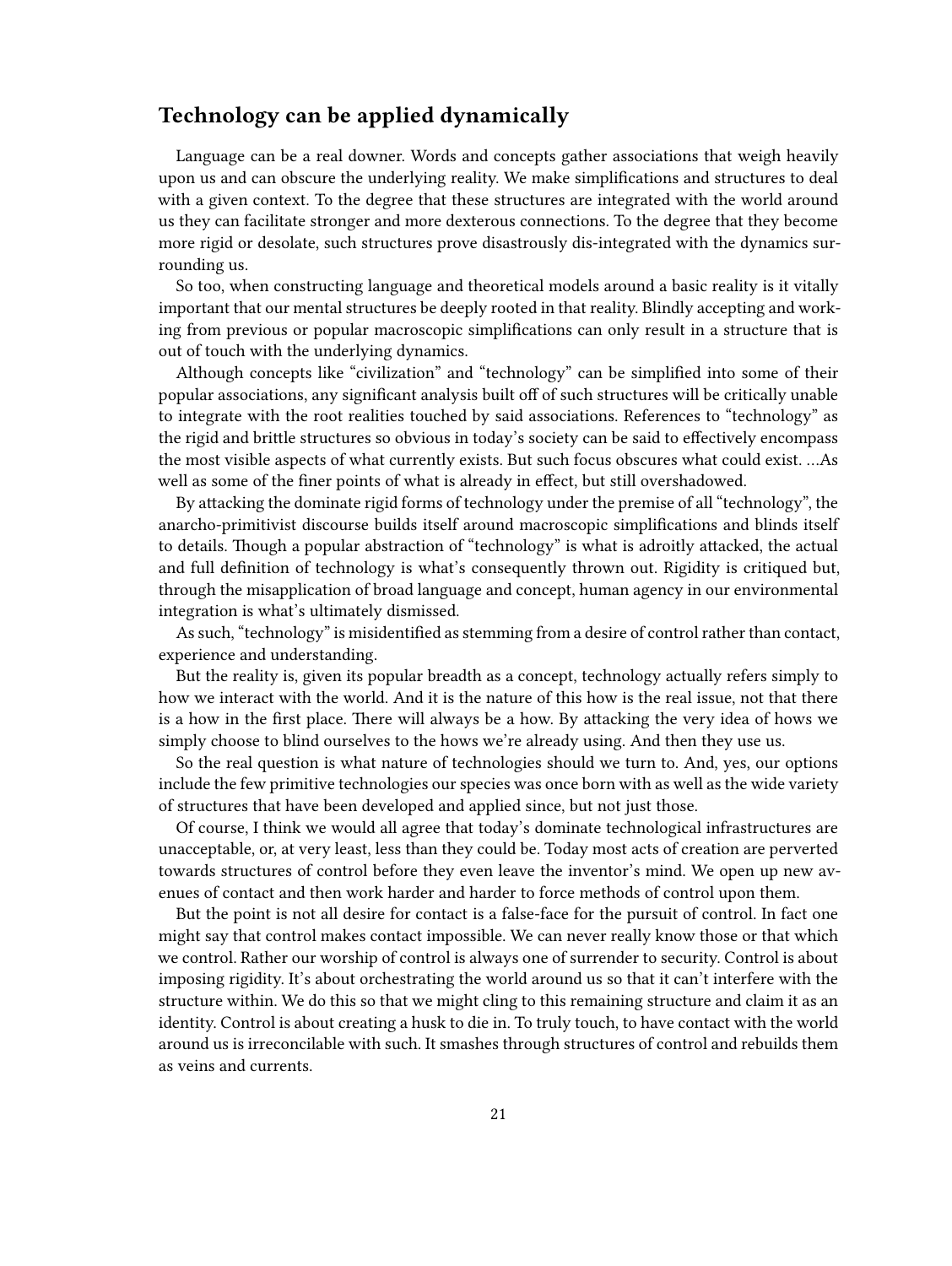Contact is conducted though dynamic systems. And this includes systems that we popularly classify as "advanced technology."

Telescopes, microscopes, radios and phones. Fiber-optic cables, wifi mesh networks, satellites and infrared sensors. The more complex, the more dynamic. The more points of inter-contact. The more fluid and organic such systems become. The more adaptable.

As our new structures and approaches become more dynamically refined, the better they're able to integrate with the realities of their operating environment. In fact, beyond a certain point the technologies we create can become more dynamic than this frail, scummy planet-skin we were born into. Nanotech and biochemistry embody the current cutting edge of this drive to offer stronger and finer degrees of contact through our own bodies. (Although with both, just as with anything else, the impulsive, blind pursuit of control in such areas rejects understanding and meaningful contact at the cost of potentially catastrophic results.) We are finally gaining choice in all the myriad workings of our material world. No longer content with clunky macroscopic abstractions and simplifications, we are finally grounding the roots of our interactions and integration with the world around us.

It's a move to stop beating the world with a crude hammer and instead begin to stroking its skin.

And, with such fine understanding and contact, we are opening up possibilities previously closed. The deaf can hear. The blind can see. The crippled can walk. The old folks can get it on.

As we've seen the drive for experience, for pleasure and life itself are matters of technology, the methods and structures of our interaction with the world. Information and communication technologies, transportation technologies and science itself (science in the "pursuit of understanding through touch" sense, not the "imperialism" sense) all demonstrate such emerging tendencies.

Core to the primitivist mantra is the assertion that these means of "artificial" communication and the like are, at the end of the day, utterly dismal, leaving us disconnected and constantly enslaved. It's the least eloquent assertion and almost entirely dependent upon populist "common sense" appeals. …Because it's completely fucking ridiculous. Whose fault is it if you can't turn off your cellphone to just enjoy some natural solitude? Stop blaming the phone (or the blasted dagnum computer with its "email") and take responsibility for the way you integrate with such technology. If our society doesn't facilitate long uninterrupted walks on the beach then change society, don't launch a crusade to abolish our ability to play with such fun toys.

Personally, I abhor phones. I just dislike the way they unevenly filter our preexisting social language. In person I'm all about the body language, hand gestures and facial quirks. But that's just me. In contrast, I love the bulletin-board format. I was prolifically using the internet long before I really started making phone calls and I feel deeply at home with its social intricacies.

Although personal, face-to-face contact provides a lot more bandwidth, at the end of the day it's only a matter of bandwidth. There isn't anything any more magical about so called "direct" physical contact. And any connection is a dramatic improvement over nothing. Being able to still contact friends, no matter how distant their desires take them, is a wonderful thing. To reach out and touch Bangkok and Berlin, to be a shoulder to cry on or a ecstatic confident, to watch a volcano explode on another continent or pick out the wobbles of a distant star… Such connection is a thing of liberation. We really do feel better for our use of advanced technologies. All that's required is a shedding off of our own rigidities and a refusal to lazily feed ourselves to new ones.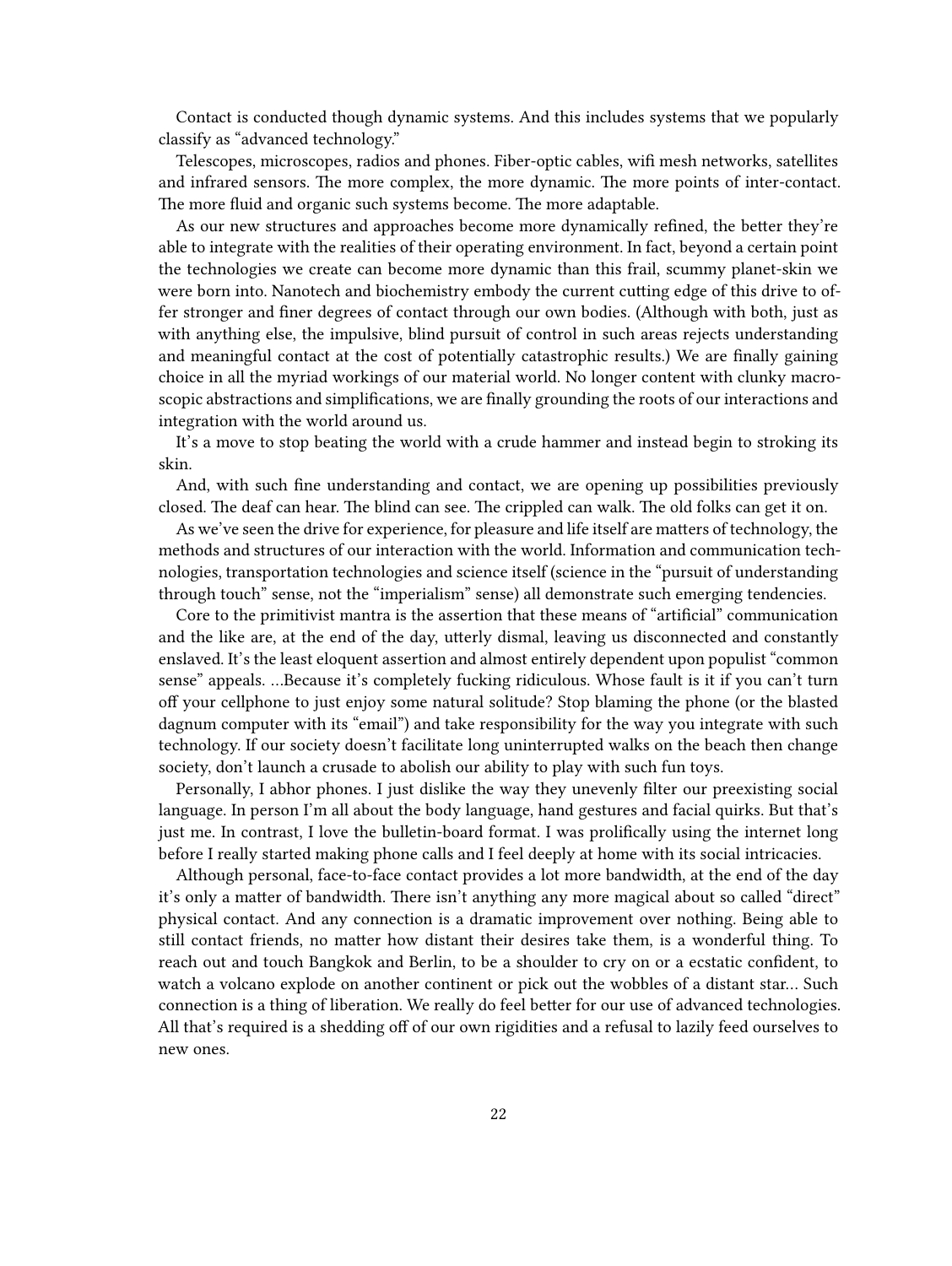But, of course, with the more spiritual, psychological, sociological or philosophical claims against technology for which it is famous, anarcho-primitivism has developed two pragmatic arguments as crutches.

The first is that of diminishing returns. With "technology" we are said to inevitably work harder and harder to take smaller and smaller steps (something noticeable in limited frameworks such as agriculture where more energy exerted on the same amount of land is said to produce less and less per-investment). This is wrong of course, and the misapplication of the "diminishing returns" inference upon the whole of our drive towards more dynamic technologies stems from a misunderstanding of the root reality. The reason some "areas" of technology demonstrate such behavior while others do not is not because things like computer manufacturing have yet to hit some inevitable barrier (although certainly, the universe has an informational carrying capacity), it's because things like "agriculture" are not discrete species of technological development but cast off, inherently limited, sections of a single progression. Computers are one of the rare technologies that haven't yet reached diminishing returns, because there's no limit to what a "computer" is! Yeah, when the length and breath of a single limited structure has been explored it sees less and less growth within those arbitrary boundaries. So fucking what? There can still be growth somewhere else! The conceptual division of technology into discrete fields creates the limitation that is then identified. And, ultimately, the accelerating "areas" of technology like nanotech computing will inevitably turn around and drastically revitalize lagging areas like "agriculture," letting us take in sustenance by, say, chlorophyll in our backs, leaving behind the awkward and brittle orchards we once mistakenly built to rewild themselves.

The second argument appeals to the authoritarian nature of today's technological infrastructures. It's sometimes boiled down into sloganeering with phrases like "who's going to go down into the caves to get your iron?" Of course the instantaneous response of "we'll build machines to do that" is spot-on. There's a reason modern capitalism feeds so ravenously on human labor when it could easily provide comfort. Socially we place value in power rather than liberation and thus market forces move at a relative snail's pace towards post-scarcity. If we really cared about it, we could immediately make huge strides towards abolishing even the frailest degree of "work" without anyone sacrificing a steadily advancing first-world living standard. This much is, at least in part, plainly obvious to just about everyone. And the perpetual response of primitivism, that mechanization isn't a real solution because someone would still have to occasionally fix the machines, is a cop-out. I'd much rather be playing around with the gears of mining machines than wheezing out my lungs in some coal mine. And then I could move on to something else. I would be free to learn another role. But all of this talk of new mining processes is irrelevant. It doesn't matter if we have the machinery or not. If there are no telescopes in the whole fucking world, I'd more than gladly go down into the mine myself and personally complete all the so called "work" required to build it myself. And you know what? I'd be more than willing to share it. That's the whole fucking point.

The advancement towards more and more dynamic technology has never innately required and does not innately require any oppression whatsoever.

Nor, in fact, does such advancement make for any inherent catastrophes or sacrifices. The pursuit of dynamic technology is grounded in the valuing of knowledge and adaptability. It has never been about diddling around with our surroundings until we find something immediately gratifying. That's not "technology," that's a just single methodology of developing technology. And in such behavior no conscious or creative effort is involved, it's simply the mechanistic/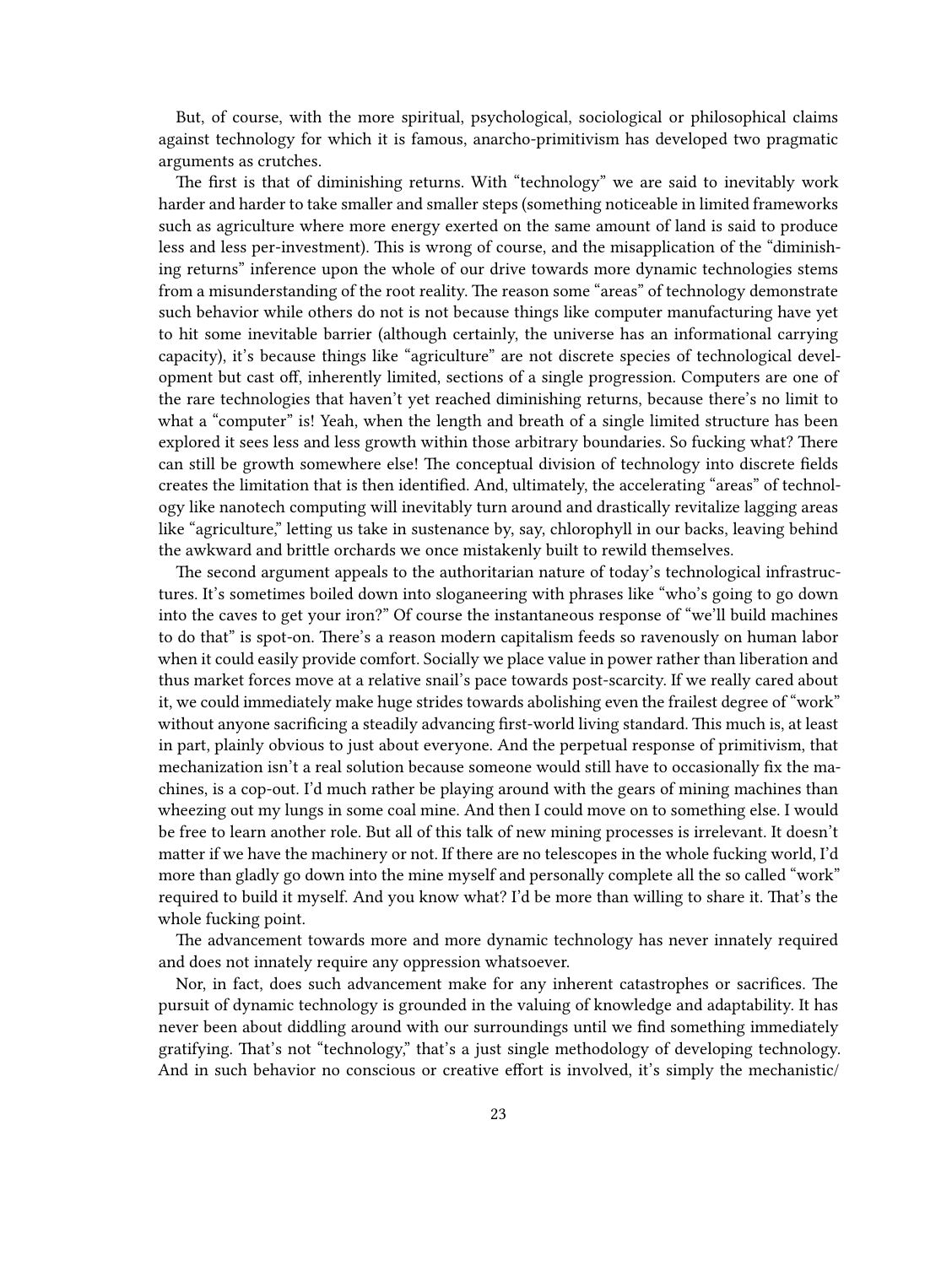entropic eating up of that which is around you. Entirely focused towards power, profit and control now, understanding later.

But why not understanding first and action later?

Primitivism is famous for its hesitancy, conflict and sketchiness on what constitutes appropriate technology.

Reaching into an anthill with a stick, fashioning a bow, grunting sweetly or meanly, utilizing symbolic mental structures, teaching a mother to pat a baby over her shoulder, building a hut, drawing in the mud… and god forbid we talk about permaculture or bicycles!

On the whole its most obvious weakness (and yet best rhetorical defense) is that there is no clear line. Folks talk of "that which doesn't start to control you" but never really stop to deeply analyze that. They take it to obviously call for the abolishment of satellites, airplanes, computers and genetic engineering, but that's not necessarily true.

Such control is a choice. We don't have to be controlled by our technology, no more than we have to crank out and obey rigid mental structures. Just as internal rigidity is a consequence of our choices so is the resulting external rigidity. In every moment in our lives we can choose life or undeath. We choose to be governed by the environmental structures we interact with or we can choose to move through them as we desire, unhindered. The internalization of rigid structure is not innate to dealing with structures. We can change and create them and ourselves. We can be rather than accepting the world and our relations to it as is. We can constantly reshape and redefine our relations to the world. Rather than following input, we can become fountains of output.

If we are sincere in our rewilding, we cannot turn to something as limiting as primitivism.

Why not nanotech, space tech, permaculture, and dynamic technology in general? Think about how we might have built civilization if we'd been true anarchists from the beginning! Wide-eyed technological lovers oft receive fiery denouncements for wanting to play god. By seeking deeper contact and understanding, of each wanting to be gods. But if one accepts the universe of Einstein and Spinoza where existence is god. Is this such a bad thing? Rather than reject and hide from our birthright as part of the universe should we not instead finally embrace it in all of its glory? To be more godly? To be more integrated with the world around us. Is not the embrace of some random, rigid biological structure alone ultimately a embrace of alienation from the universe?

Many techno-utopians fall into a similar rut as the primitivists by treating technological progress as an undeniable external force. A salvation that will inevitably arrive someday. Both attitudes smack of an "I'm only on this side because our victory is assured" morality. A legacy borrowed from the Marxists' perpetual wait for The Revolution, and before them, the Christians' perpetual wait for the Rapture. The reality is that our technologies are just the embodiment of our choices.

The solution? Be smarter!

Choose to think rather than abdicating from it at every opportunity.

Radiate life in your every process and action.

The failings of technologies are the failings of ourselves. Our laziness and nihilism. Our greed and hate. All these are ultimately consequences of mental rigidity. Is it any wonder we excrete this stuff in physical form? The rigidity of our technology stems from psychoses that we have the agency to overcome. To surpass. To shed off. Some primitivists have outright argued that we simply don't have the neurological capacity for mass society, the capacity for more than a certain amount of contact or freedom.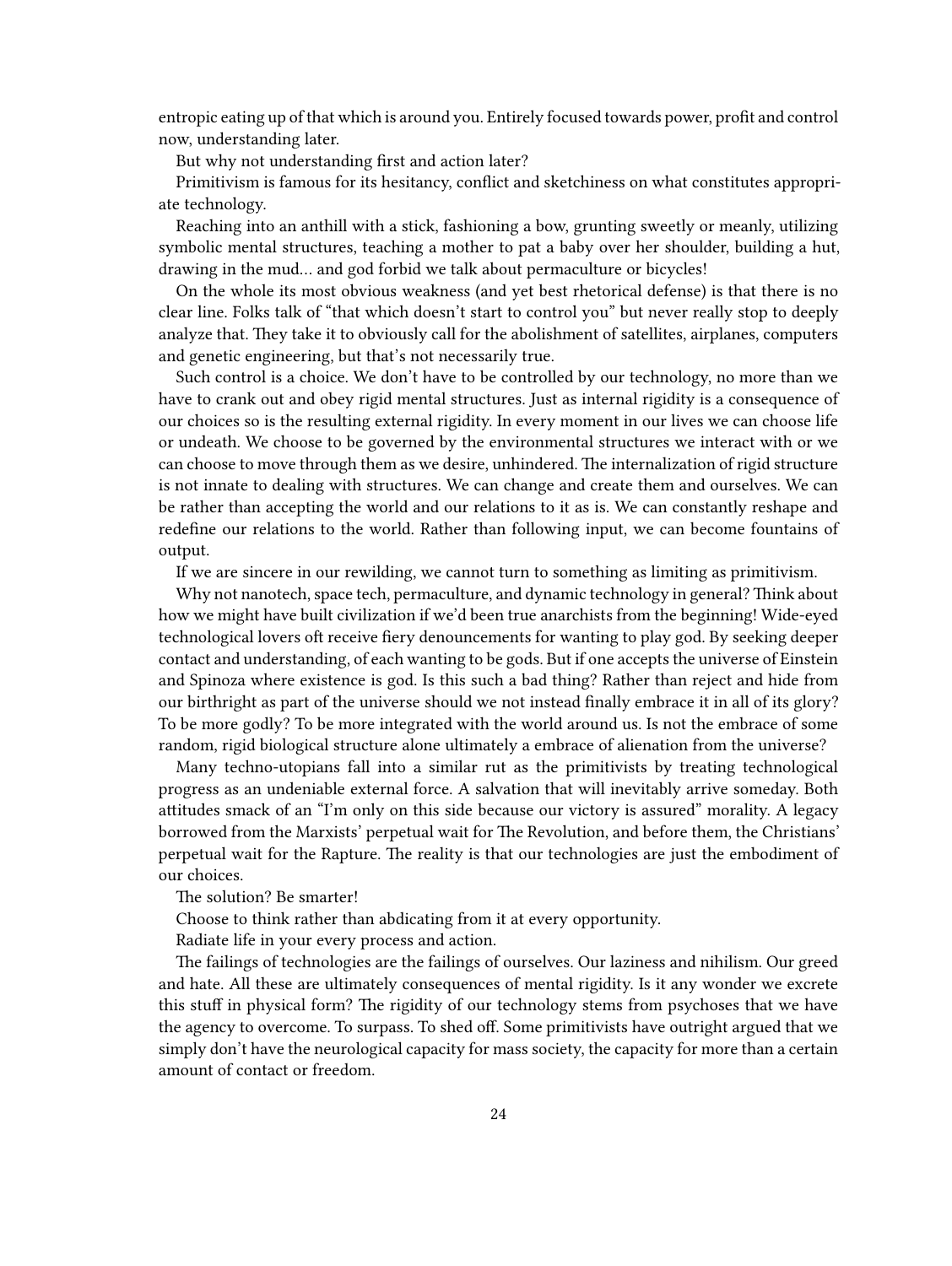Why not? What's stopping us? What enforces this limited capacity? We make ourselves. Unshackled, we practically burst with creativity. Why should we snuff it out?

As long as we are alive there is no such thing as an inevitability.

## <span id="page-24-0"></span>**We do not live in a closed system**

Although its certainly true our current mass infrastructure cannot and will not survive any prolonged contact with the basic laws of physics, a permanent or catastrophic collapse is not inevitable.

The biosphere is a complex nonlinear system and concrete parking lots are not. Because our most physically dominant technologies are less 'complex' (or, as I have been using the term, 'dynamic') than their surrounding environment by relatively infinite orders of magnitude, they are deeply unstable. Furthermore, the blunt macroscopic construction of our technological systems and infrastructure leaves them especially vulnerable to entropy as the easiest resources are depleted.

Our response to the inadequacies of our infrastructure's integration with its environment is to build ever more extended structure on top of it. Rather than abolishing and rebuilding, or just modifying our existing technologies, we add endlessly to them. Concrete upon concrete. Text upon text. Until the sheer mass of technostructure begins to rival the biomass around it.

Our structures eat up dynamicism and replace it with rigidity. But this process of expansion is the only thing that keeps those resulting rigid structures intact. We use up what we can get to easily but as those resources are depleted it becomes increasingly important to expend and commit an exponentially greater proportion of our net civilization towards the upkeep of what we've already built. Eventually, in a closed system, the basic mathematical realities of chaos theory and entropy will kick our ass and the catastrophic collapse of this rigid system we've paved over the face of the earth will become an inevitability. Due to the extremely over-extended and omnipresent nature of our infrastructure, there will be no faucet of life in the biosphere unaffected. Needless to say our 6.5 billion little frail sedentary bodies will not do so well. In short, we are fucked.

…Except that we do not live in a closed system.

Although our civilization is in dire trouble and our technological infrastructure is a hideous embarrassment, we are not doomed. The crash is not an inevitability. And neither under the banner of "sustainability" are any fundamental restrictions, be they sociological or material, inevitable.

Although grinding into the Earth's crust for specific resources is a progressively harder and harder zero-sum game, the plain and simple reality is that we have the capability to reach huge swathes of resources in an extremely productive, cost-effective manner (far more efficient, in fact, than any previous process available us in history). What's more, in an unprecedented (and probably unreasonable) act of forgiveness on behalf of the universe, we don't have to completely destroy our rotting civilization in order to start acquiring them. We can implement this new process of acquiring resources and use the proceeds to gradually fluidly abolish the horrific structural cancers of our civilization. All the while giving us footing to develop more dynamic and integrateable technologies. And, if that weren't enough, the rigid structures we utilize in this process don't inherently replace biomass. Because we won't be mining our resources from within a dynamic biosphere.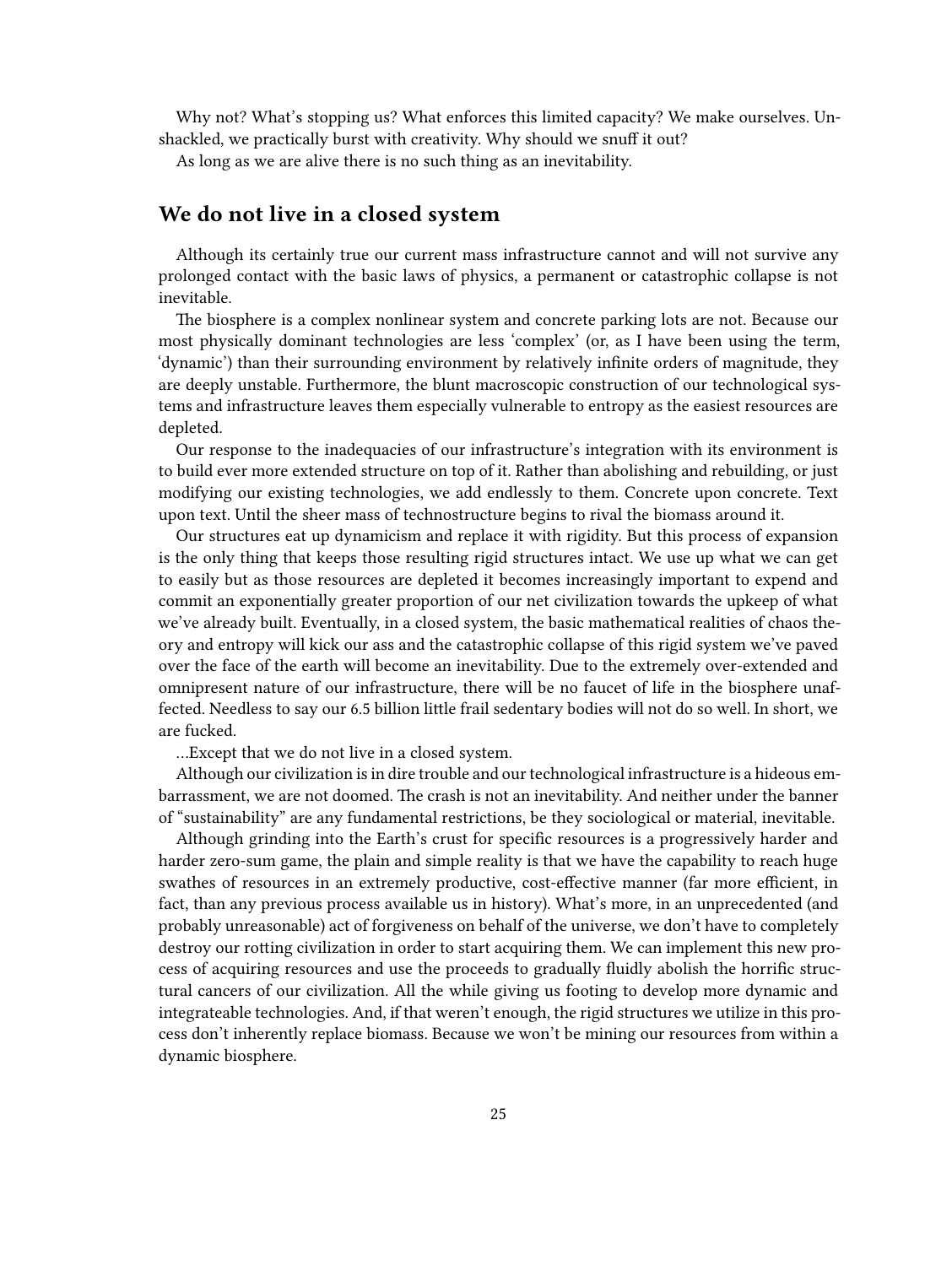We'll be chewing up nature's little bite-sized gifts and breathing in the source of all energy on Earth, finally allowing us to bypass the middlemen and stop fucking things up for them. Asteroids and solar energy. It's a real simple and practical solution.

Stop doing your fucking around in an infinitely complex non-linear dynamic system you don't yet understand. In 2020 there's an asteroid that's going to swing by the Earth's doorstep carrying Twenty Trillion Dollars worth (today's market) of precious metals vital to our advanced electric circuitry based technology. Said asteroid is one of millions of lifeless boulders spread across the sky. Rigid and desolate. Dead rocks waiting to be ingested into the seeds of life. 3554 Amun will be far easier to reach than the moon. If even the barest amount of today's tech is applied to its capture (and entrepreneurs are already lining up) it will completely devalue the world's financial markets. The roots of the limits and restrictions, the scarcities that keep the Third World under First World satellites, that keep the mythical "hundred dollar laptop" at something as high as one hundred dollars, will begin to dissolve.

That is, if all the people waiting for it are still there when it arrives.

If the world's superpowers and their multinational corporate apparatus are ready with legal restrictions, subsidies and financial treaties, the resulting materials will be funneled into existing power-structures and their material detritus (our progressively fucked up global infrastructure).

But far worse than such a continuance of today's near-fascist powerstructures is the possibility that no one will be waiting for 3554 Amun, or, for that matter, ever again look up at the sky with hope. That our global infrastructure will finally be forced to the point of absolute collapse.

Because, and here's the problem, Derrik Jensen is right. We are playing for the endgame. If our civilization collapses hard, it might very well be impossible to rebuild. If we crash once and we crash bad, civilization will be permanently limited. We will live in a closed system. A permanent ceiling to our technology, be it dynamic or rigid. Permanent restrictions felt in every aspect of society. Limits to what we can do, who we can be, where we can go, how we can experience... limits to our capacity to touch and understand.

The cheap resources that first spurred and allowed technological development will be effectively depleted, and the remains will progressively become useless. Our fossil fuels will be almost impossible to reach and the little we acquire will have to work far harder to build far less. If we fall there's a very real chance we will never be able to get up again. That will be it.

And make no mistake about it, the crash will suck.

Our lives will be, on the whole, more horrid than ever before in history. You see, what's being glossed over is that, though advanced technology in the form of wifi mesh networks and spaceelevators may disappear permanently, we simply won't lose all the technologies created by this civilization project. In fact, it looks like we'll default on middle ages technology. With all the oppression that makes for. And heavier restrictions on anarchist organizing or resistance.

Serious metallurgy will peak as will, obviously, fossil fuels, but metal won't peak as much. When the last major nation states succumb to entropy and the survivalists' bullets have finally run out, the resulting tech level will not be pre-agrarian stone age, it will be a perpetual ironage. Although complicated endeavors will be hindered, the loose distribution of scrap metal will democratize simplistic metallurgy. Oxidization will eventually deplete vast amounts of scrap iron, but enough mass deposits will remain immediately viable for millennia and enough modern metallurgical compounds will resist oxidization to likewise matter. Likewise, enough topsoil will be farmable in various ways for forms of agriculture to continue (and it will, because six and a half billion people don't just give in to reductions in food supply). Although it will be impossible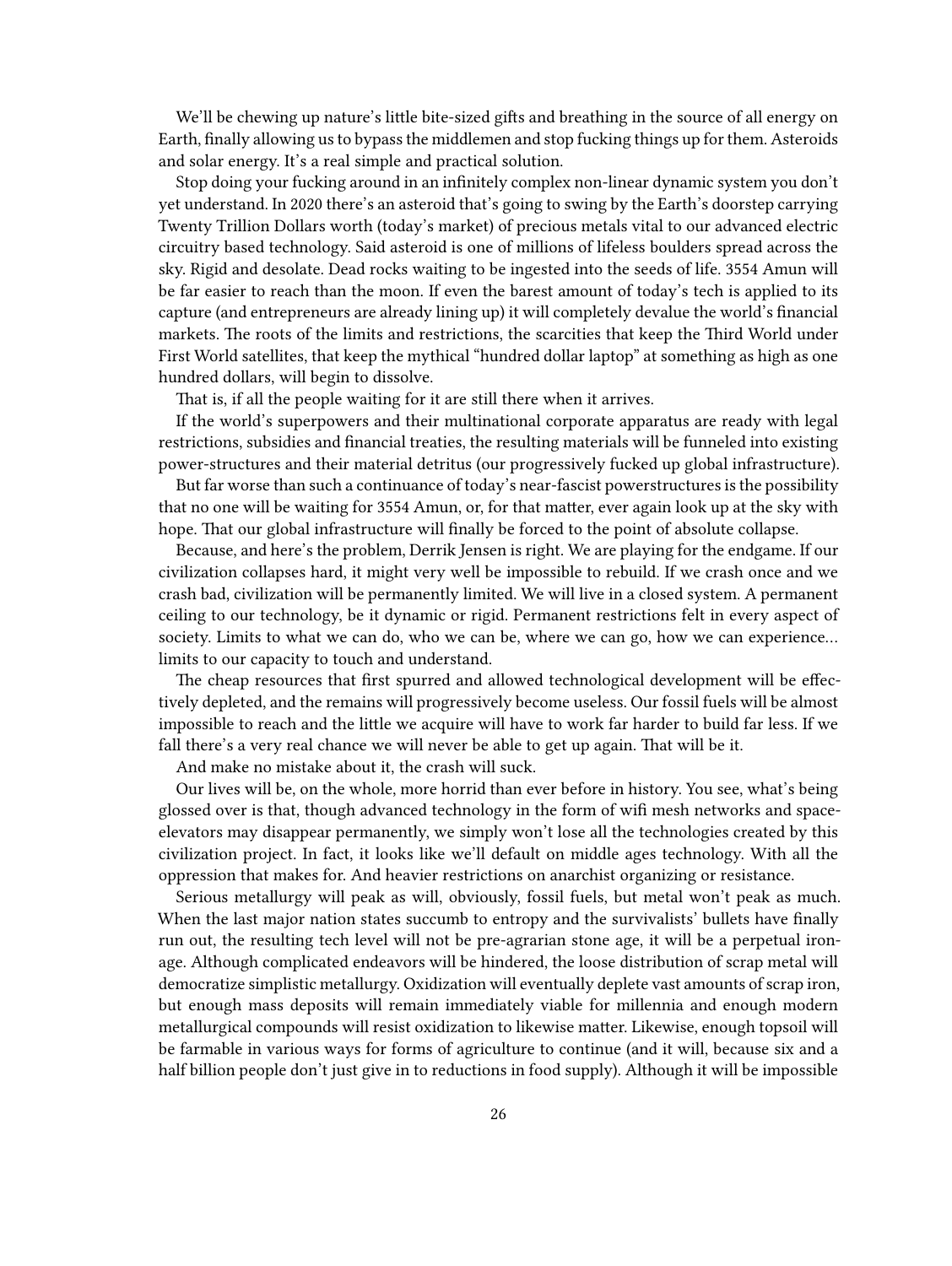to construct complicated circuits or analyze proteins, it will be very easy to construct swords, hoes, pitchforks, crossbows, and, to a lesser extent, guns. However the acquisition and smelting process will lend itself more to social hierarchies than to individualized knowledge. And with information technologies essentially annihilated, anarchists will drowned out by the fiefdoms around them. Paranoia stems from lackings in one's knowledge and, as information is restricted, old psychoses will take root. Some tribes, by sheer luck, will end up isolated from one another and will achieve some equilibrium of blandness. But most will not.

If civilization collapses what emerges will be pretty fucking simple. The gun-nuts won't fade away as their guns rust, they'll fucking expand little fiefdoms. If the crash is particularly bad on the environment this'll make for universal unending tribal violence (a few magnitudes worse than pre-Colombian Northern America, but granted, not hyperbolic road-warrior dystopia). If the crash is anything but utterly catastrophic it'll simply shatter the nation state system back into feudal age principalities. The wealth, values and structures created by civilization will still exist. The same dread forces encapsulated by "civilization" will still exist. The only difference (besides the incredibly horrific living conditions and death rates within) will be the frail niche capacity for autonomous societies on the periphery.

But even if these autonomous zones are fully utilized, they will still be incredibly dependent upon the horrific society around them. Deeply intertwined in the ecology. They will be the new bourgeoisie. The suburban autonomist paradises. Never mind that undermining the overpacked ministates (and consequently accepting or dealing with refugees from such) will not be in their best interests as the ecology couldn't handle influxes of hunter-gatherers our of slave-agrarian societies and that inside/outside dichotomies would kill any potential anarchism in the long term… The basic reality is that they will have lived through the most traumatic and vicious event in Human history and that, to even begin to function as a people, they will have to divorce themselves from the rest of humanity. They will have to create hierarchies of human value based upon relative positions and roles. "Diversity" in whatever jumble of associations one has, will not be desirable because it will not be sustainable. Small forms of localized and specialized change will be accepted while any form of serious deviation will carry with it a direct price in terms of energy or food.

And the ministates? They will simply assist in further ingraining the memes and cultural psychoses of our current society. The logical progression of our balkanized suburbs, a society that protectively contracts into little closed zones of ingrown hierarchies. They will finally know safety from the globalization process of communication and competing ideas. Although the trite physical comforts of modern civilization will disappear, it will ultimately be a huge relief to many. Social hierarchies and oppressions will continue free from dissonance, with reason to further march down the path of nihilistic mental rigidity.

Furthermore, any serious technological collapse will bring with it a vast ecological collapse.

And it's a perfectly reasonable possibility that humanity, or even mammals, will not survive such. Never mind the very real possibility of nuclear winter (and no, your survival skills are not going to be able to protect you from that kind of radiation) or the windows finally cracking on the Pentagon's biowarfare lab, the plain and simple reality is that we're in the middle of the greatest alteration to the biosphere since before the fucking dinosaurs. And, as the computer guts decompose in the abandoned suburban homes, as the last bits of localization self-imposed by our civilization's infrastructure breaks down and the sheer energy of our chemical blasphemy finally merges into Earth's outer fluid, a fucking gazillion butterfly wings are going to flap with all their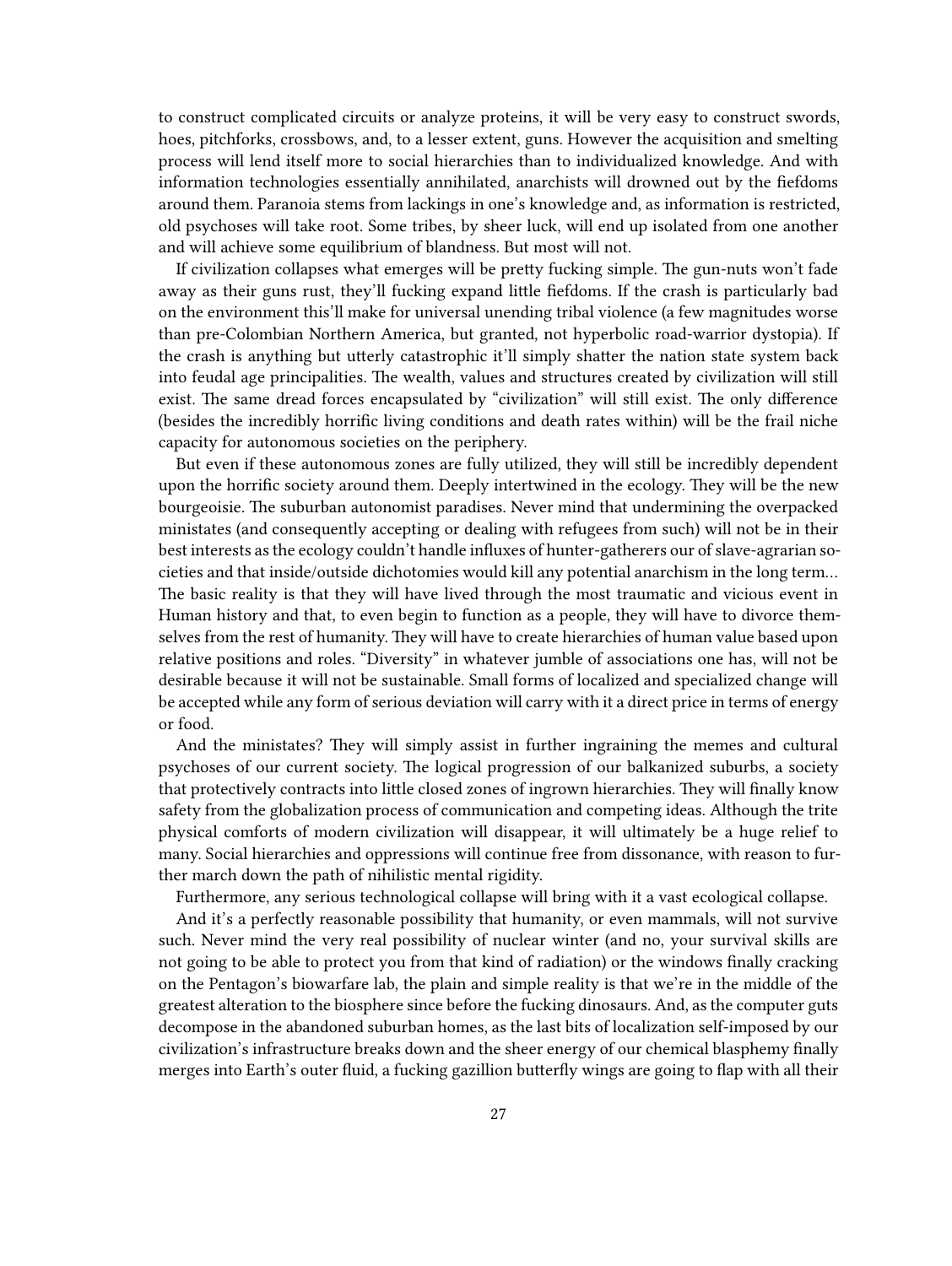might. As the biosphere's non-linear dynamics reaction to these last few centuries of sudden and violent alteration plays itself out, the biosphere is going to change in a big way. You don't make that degree of drastic chemical and macro-physiological revisions without expecting turbulence. Whether or not we peaceably and instantaneously evolve past fossil fuels tomorrow or all die in some mega-collapse, the effect of the shit we've been stirring into the pot is going to become more pronounced. And on a biological level this is going to be catastrophic. See the only defining feature of the biosphere is that it's dynamic. A big bundle of scummy fluid. Taxonomic conceptual structures like "interdependent networks of species and fauna" are just incidental arrangements of macroscopic structures. Fuck, what makes you think DNA will naturally survive into the next iteration of the Earth's crust?

The Earth's scummy surface is just going through one mild iteration of entropic chemistry. Frail semblances of repetitive structures and mild plateaus in overall energetic interaction do not make for any realistic security. And with the rise of our civilization we've just kicked the shit out of whatever momentarily normalizing patterns may have been buffering us.

There is no magical restoring force of equilibrium in the biosphere to something in any way compatible with life, much less humanity. The "natural state of things" is a vicious myth propagated by the church of biology. There is no real probability that, come a collapse, there will be a role for us or anything like us. And there certainly won't be in a few more million years.

To embrace that is to embrace death. To push our dependents, the rest of society, our own dreams and desires beyond a periphery based on their relevance to immediate physical guides. To embrace role-filling within constraints. To embrace limitation. A finite set of possible existences. A normalization away from contact, experimentation and evolution in favor of immediate usefulness, our functionality as biological cogs.

The psychological and sociological effects of acceptance alone are reason alone to fight the crash till our last breath.

But hope is more than rational, it is almost justified.

The limitations presented by the Earth alone are not reasonable guidelines to the future. Vast and significant social forces, both authoritarian and anti-authoritarian are very much in the processes of following our desire for contact beyond our immediate puddle. And the consequences of such are anything but disregardable. Closed system analysis is simply an insufficient basis for declarations of inevitability.

Furthermore, such space expansion is far from a simple postponement of the same story. It's simply impossible to apply the systematic tendencies, constraints and realities of Earth to the heavens. Even if we do decide to expand rather than just utilize astral resources as a platform to fix our relationship with the biosphere, relativity will immediately quash any empire building or any centralized civilization. You see, the very nature of space-time dissolves rigid structures on truly macroscopic scales. There can never be any galactic empires (even ones that later crash from diminishing resource returns). It's impossible. Yet at the same time there can still be connection and enough individuals immediately connected as to dissolve regional oppression and authoritarianism. Furthermore, and here's the absolutely critical component, humanity will become truly distributed and redundant rather than intractably interdependent. No longer trapped within a biosphere pressed between walls of desolation and rigidity, we'll finally shed off this mistaken iteration of sedentary life and return as hunter-gatherers between the stars. Tribes of lessening of material interdependence, much larger sustainability and thus larger market pools for anarchy to blossom. With perpetually plentiful resources for every diverse desire.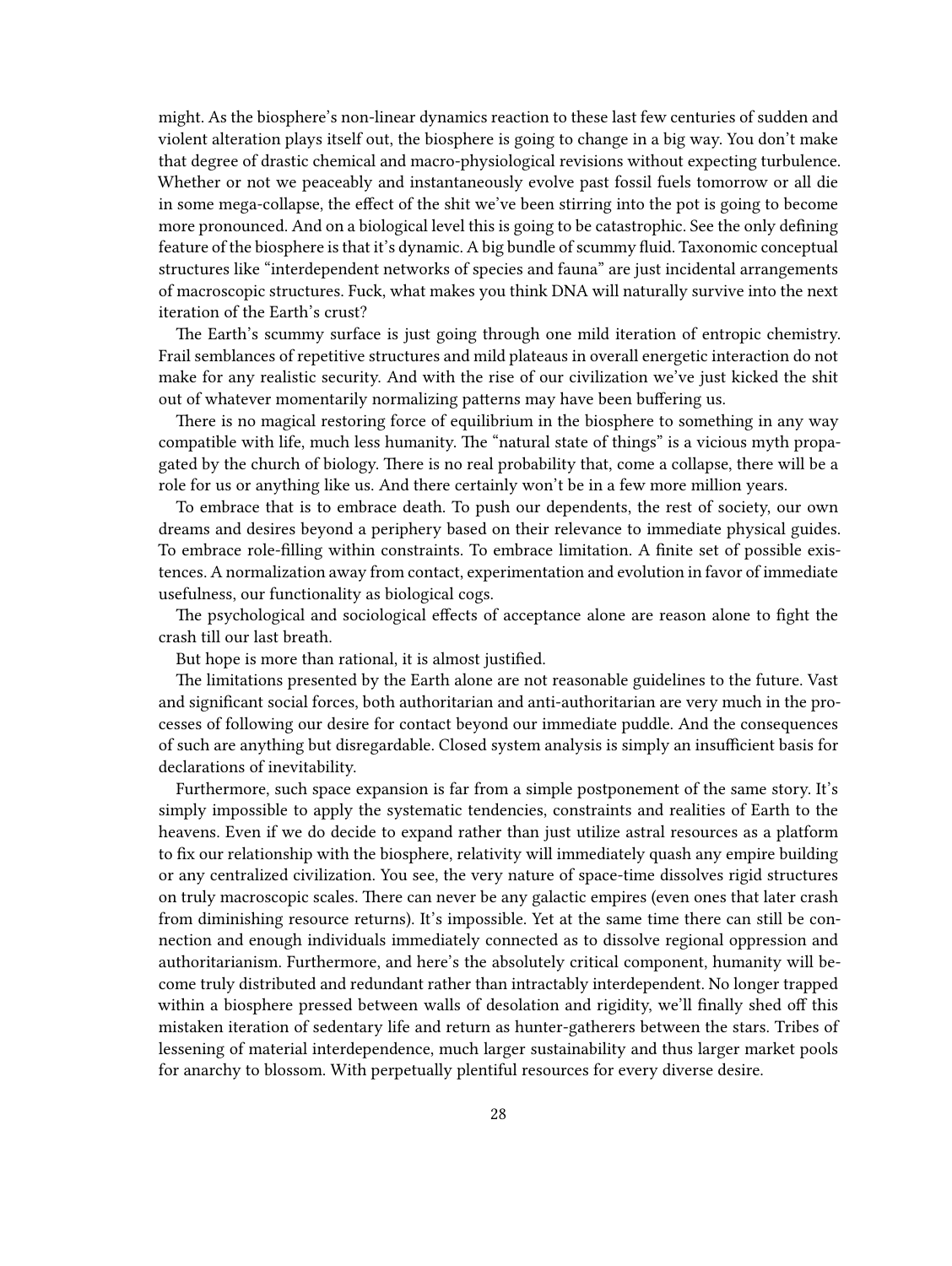Contrary to popular assertion, we are not machines grinding out the inevitable, consequences of our environment, ultimately controlled by everything around us. We are neither mere products of our food supply nor inconsequential components of an already written collapse. We're smart people and we can make choices. We can reach out, explore, learn and we can invent. We can choose connection rather than isolation and we can choose to see the externalities of our actions clearly. We do not yet live in a closed system. There is still hope.

Asserting otherwise does more than buy into insulting social mechanism, it develops and reinforces such.

# <span id="page-28-0"></span>**Hard though the struggle may be, the ease of partial victories will always cost us more**

Demand nothing less than everything and take whatever you can get. But don't take at the expense of gaining further ground. It's a simple premise. Take pie, but don't trade way any hope of taking the pie factory in the process. Take whatever scant freedom they allow but, for the love of god, don't ever cease fighting for infinity. We have a cuss word specifically set aside for people who do that: Liberals.

Primitivism today exists at the nexus of a modern trend in Anarchism to embrace only what's "winnable" and dismiss the rest. The consequence is a race-to-the-bottom in laziness. How to get the most dramatic of victories with the least expenditure. The crash, of course, is the natural endpoint of such regression. The promise of massive social change with almost zero personal exertion. (And cinematic scenes of explosions and mass struggle are always more aesthetically pleasing than tame FNB gatherings.)

Don't get me wrong, the problem with collapse is not that it's too easy a solution (no one should have to bleed to see change in this world, martyrdom is for nihilists, people who give a shit what others think about them and closet authoritarians). But even if we are to momentarily ignore the fact that it's impossible, the primitivist dream paradise doesn't go far enough. The nature of The Crash sets permanent limitations to future generations. If logging CEOs don't give a crap about humanity 500 years from now, primitivists most definitely don't give a crap about humanity 100,000 years from now. Because somehow violently murdering 6.5 Billion People to supposedly make a better world 500 years from now at the expense of our ancestors longing for rocketships when the next meteor hits is supposedly better than killing off some spotted owls to make a quick buck for one's family. Christ. Even thinking in those terms gives me a headache. I honestly have no clue how the collapse cheerleaders can sleep at night. …They're certainly not sleeping with transsexuals, epileptics, women with small birth canals, or anyone alive thanks to continued surgery, medication or mechanical assistance.

So if not collapse, and not some sort of draconian social imposition of arbitrary technological limitation, what are we left with?

Well, right away let's make clear that a stasis with our current technology via some unmitigated classical left-wing anarchism would be unsustainable. Never mind that work is hierarchy in action, the very factory infrastructure that many syndicalist and communist or schemes revolve around is utterly illogical. Though primitivist societies may be more oppressive, such doesn't change the basic physics of our biosphere. Technological change is needed.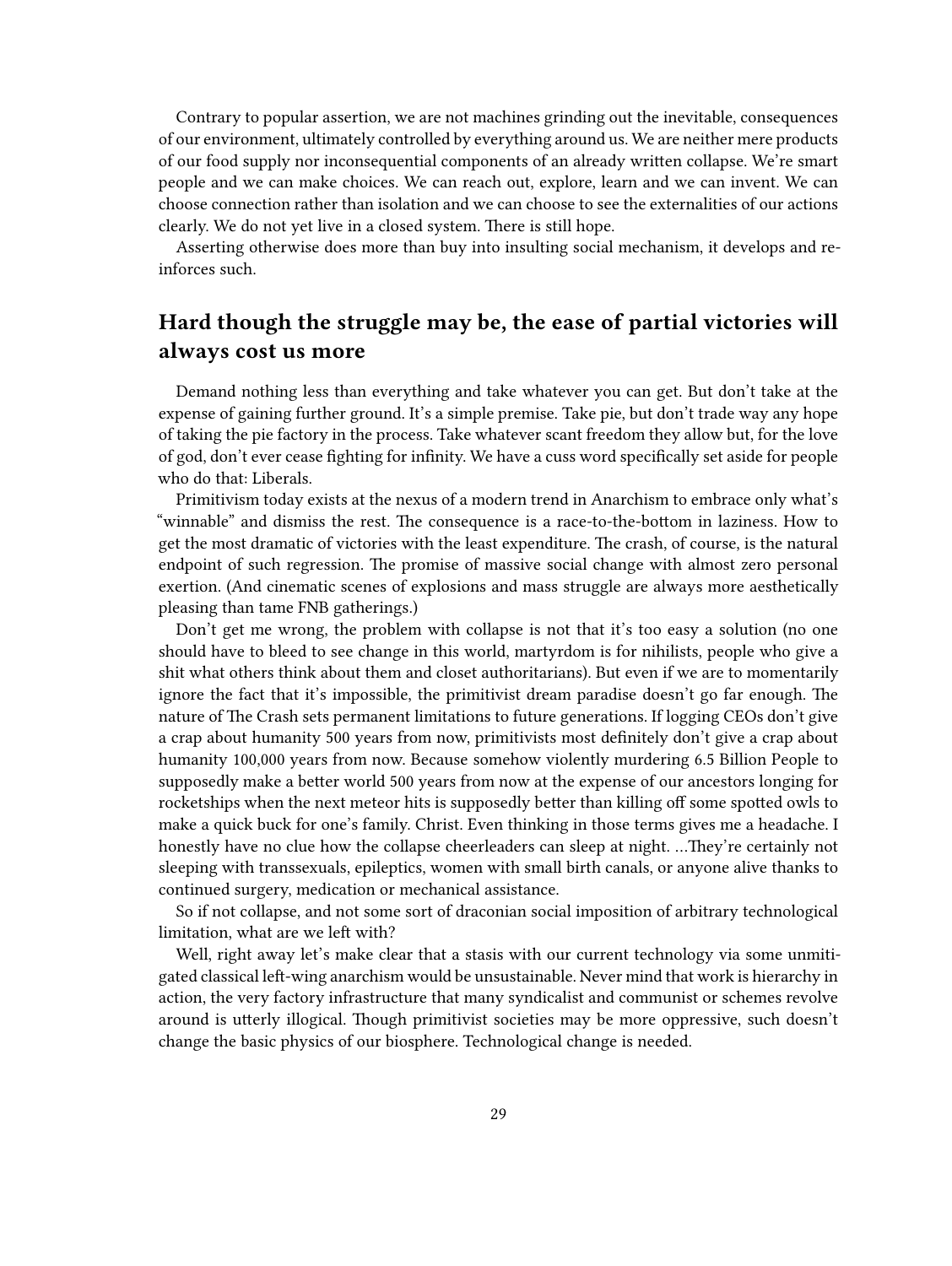It's a pretty common flippant assertion on the part of primitivists that the only endpoint for technological advance is a nightmare of fractal chaos and mechanical death. I think this is some pretty fucking ridiculous immature masturbatory nihilism. Certainly our technologies could go all kinds of nasty places. But I don't think the "upbound technological curve" that futurists speak of these days is heading in any of these directions. And I certainly don't think a world of infinite technological possibility would make fascism an inevitability.

If we are to presume continued technological advance in the general direction of greater dynamic integration, we must consider the consequences of more fluid information technologies, mechanical refinement and biochemical mastery. (We can more or less ignore transportation tech, as it doesn't matter where or in what context we locate a society, these same basic realities will remain.)

As far as information technologies go, it's obvious that advances will progressively bring about the dissolution of public privacy. Everything you do in the presence of others will eventually be able to be remembered in perfect clarity and such memories instantly transferred to others. Inert matter will evolve a deeper capacity for recording. Our footsteps will be apparent to anyone who cares to look.

To the degree that the government or any power structure manages to secure control over this process they will gain absolute power to define truth. And, of course, absolute knowledge of their constituents. Which will threaten to permanently quash any semblance of resistance. Though some distorted liberal populist democracy might survive in such a state for as much as a century, the fascist tendency will evolve the institution rapidly. And if the state successfully eradicates the grassroots development of rival technologies, permanent perpetual fascism will be assured. Humanity will be progressively regulated into machinery and the sum structure will die a heat death, our unthinking bodies locked in step or something. It doesn't really matter. In the onset of global fascism, whatever its form there is a point of singularity past which we can only die. Don't believe that insipid shit about "so long as there is one beating heart." Let me tell you, they'll have a big fucking board displaying every heart that dares to beat. And then the robo-wolves will get 'em.

However, to the degree that our accelerating information tech is decentralized and access to it is equalized, our natural antibodies to abuse, oppression and control will engage with extreme efficiency. The externalities of our actions will become instantly apparent and there the "tragedy of the commons" will cease. It's worth noting that, in the absence of centralized power, individual and consensually arranged mutual privacy will continue. So long as anonymity is publicly desired in any venue, basic market forces will supply it. But it won't help you get away with murder. The main result will be that, since access to any information desired will be distributed and truth commonly valued, it will be practically impossible to rule or coerce others.

Authority is derived from information scarcities and a post-scarcity society would annihilate the very concept of state secrets. Freedom of association and basic tools of defense would make prisons and, in fact, all retributive systems of "justice" starkly purposeless. Through uncountable processes the desire for freedom and social connection would make any anarchy so effective as to make even the very idea of sitcoms seem insanely dystopian.

…Which brings us to the second field of technological advance, self-knowledge. As medical knowledge moves out of the bumbling script-kiddie realm and into actual understanding, we'll gain such strength and security as to instantly abolish almost every major cultural -archy. Sex, "race", gender, prehensile-tail or no prehensile-tail… all that stuff will dissolve. The most immedi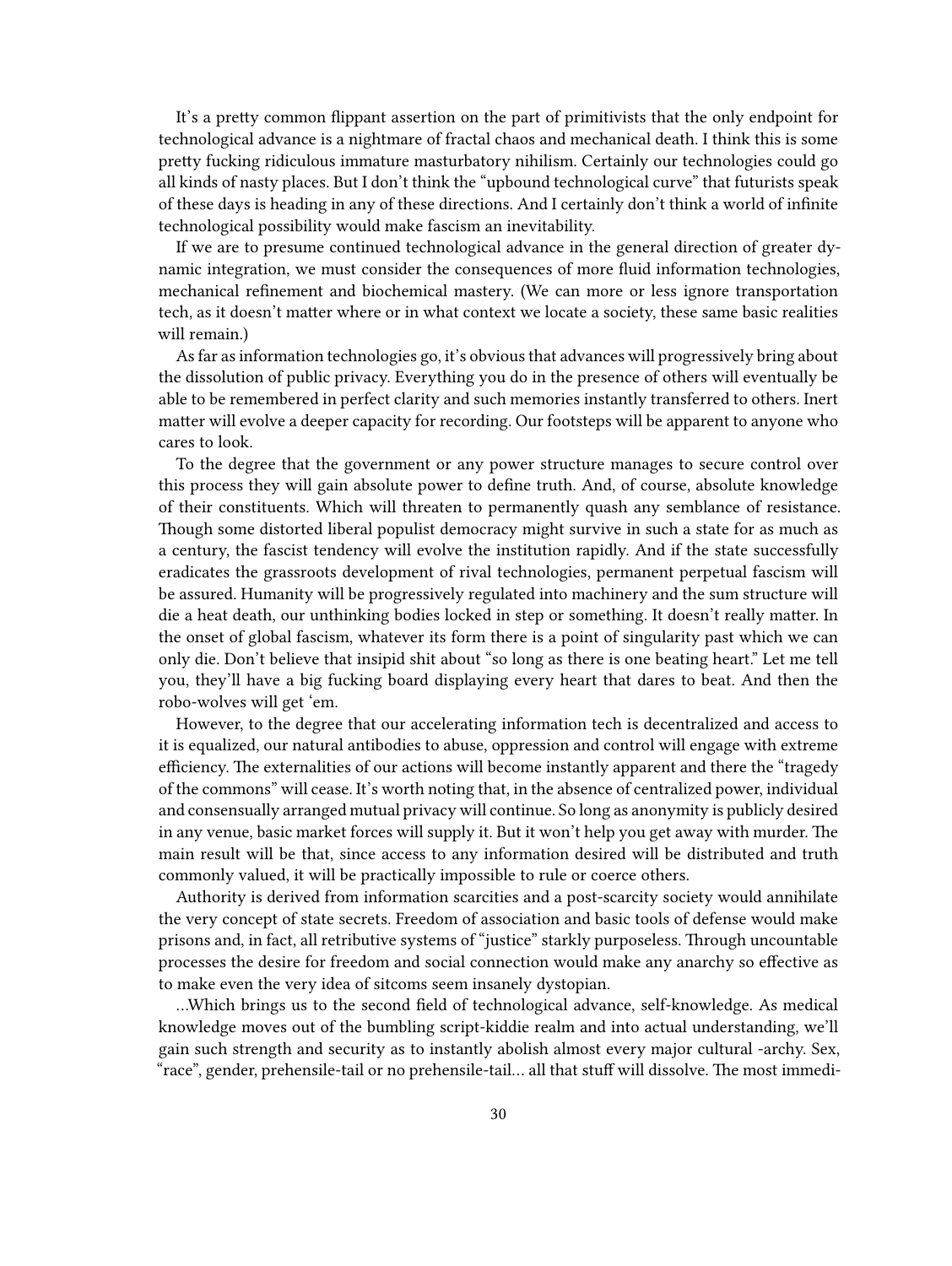ate physical limitations that facilitate power psychoses will give way. When we master biochemistry to the degree that we actually know what we're fucking with an incredibly potent window will open up to us.

Self-knowledge and agency in the workings of one's own body is a big deal, and unlike the destruction of public privacy it's hard to imagine any downsides to achieving having such. I mentioned how there's not even the barest of pretenses that primitivists are on the same side as transfolk. But birth control is an even bigger issue. Would you really trust your body with some herbal concoction? Oh, wait, nine times out of ten the primitivists hawking "indigenous" forms of birth control are talking about someone else's body.

Of course it's true that as things stand, with greater medical refinement, the lethargic smallmindedness of our current market would acquire greater potency. And, indeed, so long as a corporatist economy has a hierarchical stranglehold on technological development (which pretty much boils down to intellectual property), chances are we'll be fucked long before any honest, hard-working gene-hacker starts growing his own glow-in-the-dark butterfly wings. We all know it's probably only a matter of time before some GM foods haxored by a greedy and lazy corporate PhD spins out of control and kills us all. If corporate capitalism persists.

Which brings us to nanotech and decentralized fabrication in general.

On the upside we've got both the absolute end of scarcity and the fulfillment of the old dream wherein each and every "worker" controls the means of production individually. The production not just of model #12, but of practically anything they desire. …On the downside it means that one day each and every one of these "workers" will more or less have their finger on the button to Armageddon. Today one can make incredibly disruptive weapons if not outright WMDs with only a few thousand dollars. Imagine what'll be possible tomorrow.

So, yes, there's a tension there. A need to make the world a better place today, so that when such higher tech eventually becomes omnipresent there aren't any disgruntled folks to be cataclysmically angry about something.

We've got four possible futures: Complete Annihilation. Permanent Fascism. Permanent Post-Scarcity Anarchy. or Repeat Struggles Endlessly.

By embracing the drive towards more dynamic technology we reject perpetual struggle and try to chance it between the first three (not that Annihilation and Fascism are different in anything but cosmetics). If we go with primitivism and somehow survive the cracked bio-warfare labs we get Endless Struggle for a lengthy period followed inevitably by Complete Annihilation. The human drive for greater contact and deeper channels of experience will press up against the permanent technological limitations of a post-collapse Earth and conduct such physical limitation into the social realm. Oppression will be rampant.

But, yes, it will not even near the infinite amount of oppression we risk if we continue to pursue technological advances. As technology grows so do the stakes. Things run faster. Collapse, Armageddon, the Police State… one deviation and any of them could take the entire world.

But they're not the only ones.

The internet has seen far greater propagation of anarchist values than anything else in history. With every technological advance the struggle has been getting more intense. While the sane have built telescopes and phones, the abusive spouses and tribal elders of prehistory have progressively gained tanks and fighter jets. Hitler's Germany couldn't even begin to rival the insidious powers rife across the world today. But neither does the Spanish Revolution hold a fucking candle to the anti-authoritarian insurrection bubbling in every city in the world today. The strength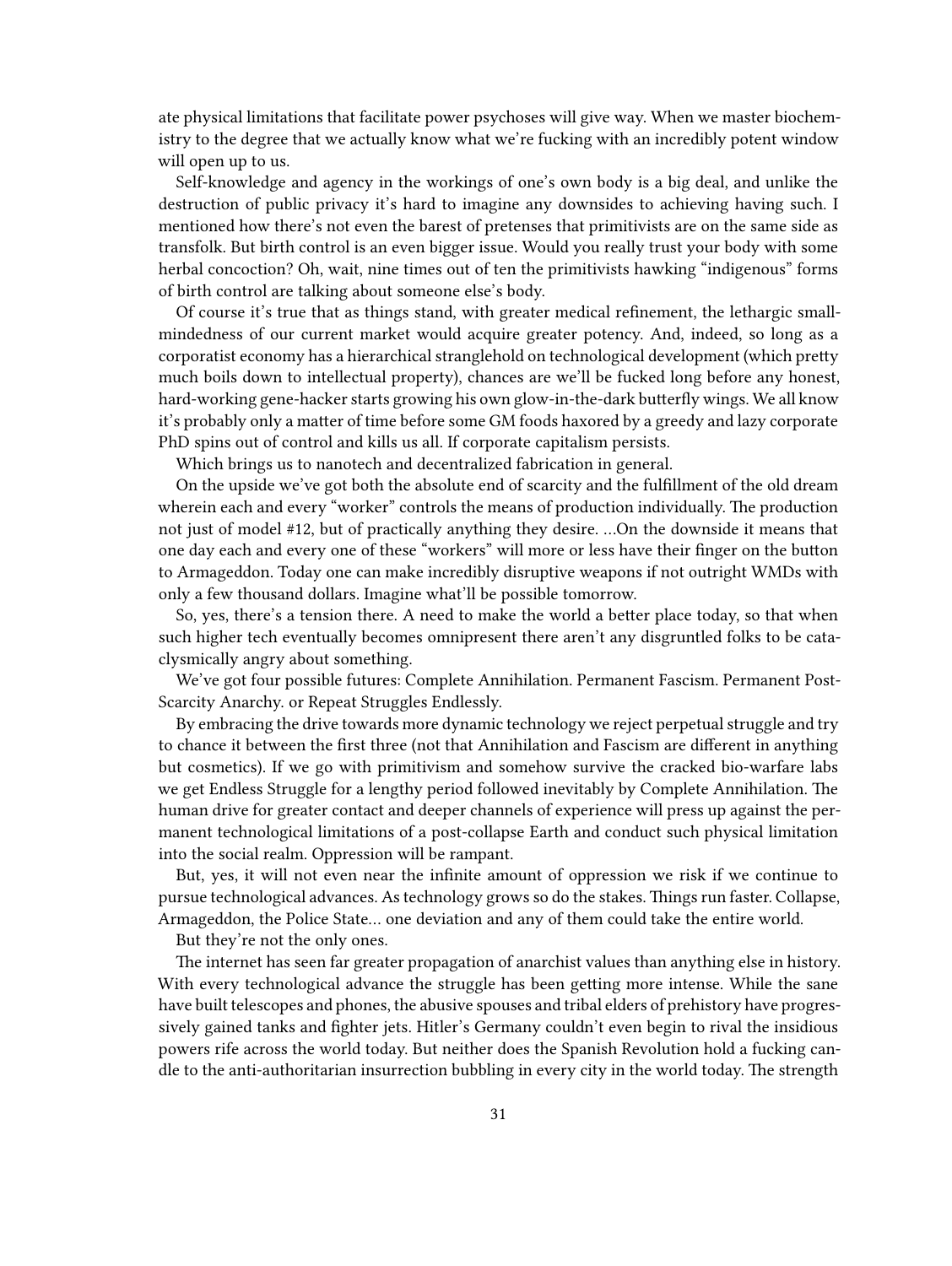brought to bear by today's oppressive power structures is utterly without comparison. And yet they aren't winning. We can march on Washington in an outright black bloc two thousand strong and despite a military that amasses in every every continent on Earth, despite enough nuclear missiles to vaporize the topsoil, despite an economic system beaten into every child at birth, despite orbital platforms that can trace the flight of dragonflies, despite mobile EMPs that can cause car accidents without trace, despite an unprecedented coordination between every major nationstate on Earth so that they can archive 95% of their citizens electronic communications… they dare not even mow us down with bullets.

We took Seattle and all they could use was clubs, pepper spray and tear gas. We held Oaxaca for half a fucking year and yet they were so afraid of public opinion they barely killed anyone. We kill cops in Greece, blow up banks, prisons and police stations on an almost monthly basis, and yet they barely dare to respond. We still have a union a million strong in Spain. For a few months we were Argentina. We gather armies and armed with nothing more than sticks evict the police from the streets of South Korea. We write code in our mothers' basements that destroy their desperate, last minute, multi-billion dollar attempts to control our technologies. We flagrantly run community centers, libraries, schools, factories, radio stations, and gardens in full view of the public in dozens upon dozens of countries around the world. We fucking outright, absolutely, 100%, unabashedly, militantly, and vocally, oppose every last power structure in the world. And they fight for dear life just to tap our phones. Because we are but the tip of billions. The radical blade of the entire world's conscience.

And despite the hundreds of fucked up psychotics who've had their hand on the keys to global annihilation we are all still here.

But let's be fucking clear here. We've never had anything but the slimmest margin of a chance. If you're in the movement even the slightest bit because you think it's inevitably or even likely destined for power, you're in the wrong movement. Get the fuck out now.

The point isn't that we're fighting a losing battle with next to no chance, oh poor martyrs us. The point is that we fucking have a chance. The sheer ecstatic, miraculous implausibility of that. That, against all odds, it is feasibly possible for good to actually win. All that's required is to, at the end of the day, have inspired each and every single one of 6.5 billion people to become full-fledged anarchists. To personally choose to throw away the power psychosis.

I've seen worse odds.

Knowing that we've got a shot. Knowing that we do have that choice. Knowing that we do have agency in the world. That's what makes me jump out of bed in the wee hours of the morning to punch the sky, climb dew-laden trees, dance through the empty city streets and cry out thanks to the stars.

Though there may be near infinite night around, even the smallest drop of light makes the darkness irrelevant.

### <span id="page-31-0"></span>**The new is possible**

The past has no monopoly on the possibilities of the future.

The perpetual self-justification of primitivism is that although six and a half billion people dying might be a bad thing, it's inevitable. The concept of the inevitable runs core throughout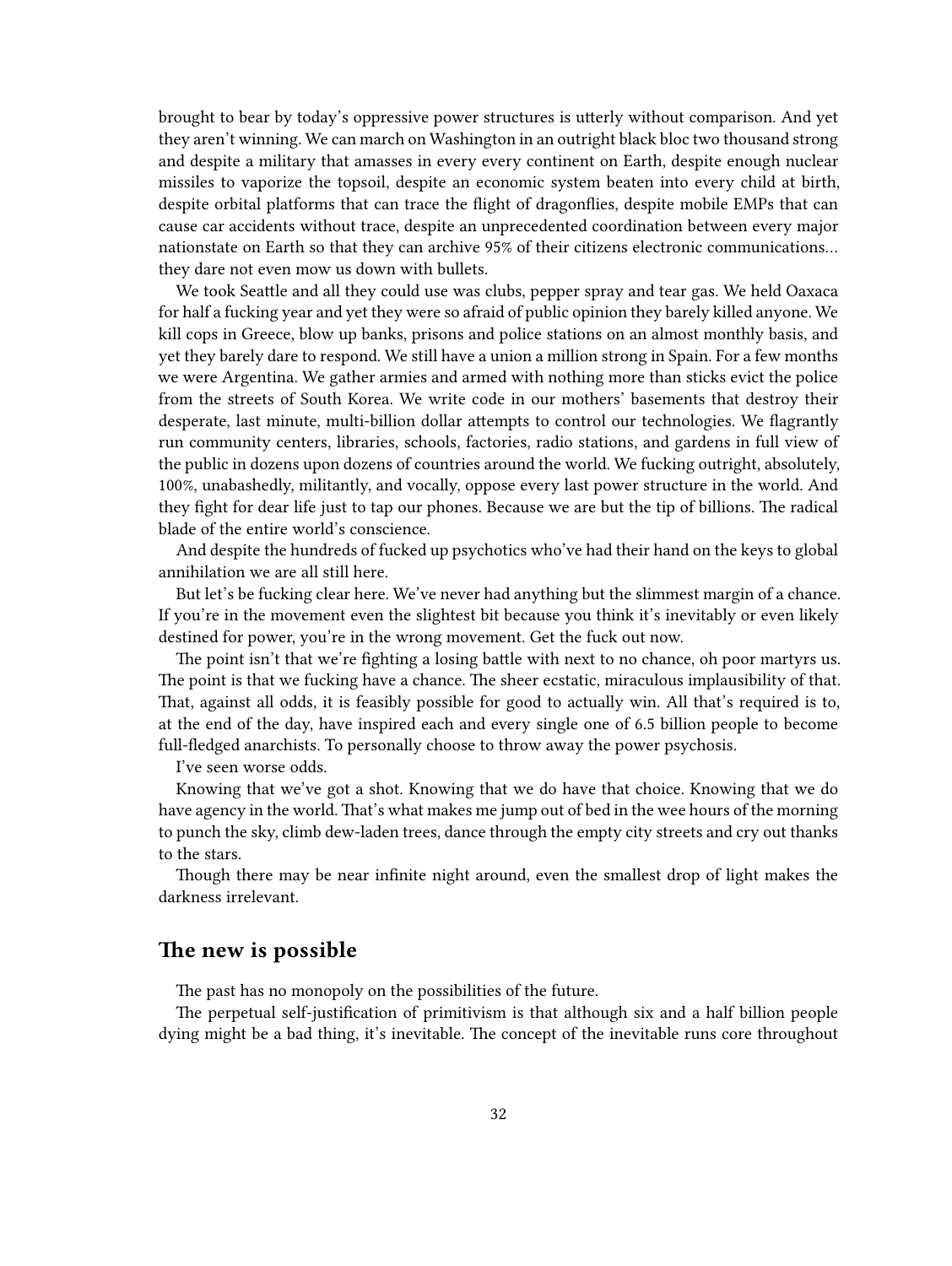primitivism which plays perfectly into the nihilistic lethargy, but it's also somewhat of an inherent result given their theoretical focus on anthropology.

From what was originally a positive reevaluation that sought to constructively take insights from indigenous and historical societies, primitivism has become a self-reinforcing faith that our only options lie in the past.

The trap is a simple one, and particularly effective as our movement begins to institutionalize burnout. Certain primitive and indigenous societies offer undeniable proof of anarchistic principles in action and tangibility is such a mighty opiate as to leave further exploration and critique undesired. I know that these essays have been received by some as though I were kicking their puppy. Primitivism and green anarchy in general has gotten wrapped in a certain immediate hope that red anarchism just can't match. (Except where red insurrectionists start sympathizing with certain showy authoritarian right-wing anti-imperialist terrorist groups, but we won't talk about that. Because it's too embarrassing.) Burning condos offers immediate gratification, whereas union organizing is a pain. Classical talk of an eventual international rising five hundred or thousand years from now is simply not as rewarding as a soon-to-come Crash that reverts things back to the natural order of anarchy.

And, boy oh boy, does anthropology offer good case studies in the realistic effectiveness of anarchistic societies. But for those desperately seeking a glimmer of hope, the canonization of such societies has become far too instinctive and negative qualities pass without serious critique. Passing mention is made about "imperfections," without really seeking to address them. Part of this stems from an inherited legacy of "cultural anti-imperialism" that really functions as postmodernism and complete ethical abdication in disguise. (Although, to his credit, John Zerzan long ago recognized that postmodernism was in many ways antithetical to the primitivist project as well as to anarchism in general.) But the biggest part of this stems from the sheer relief of having actual anthropological evidence and being part of a far bigger story.

Faced with the daily pressure of seeking, discovering and defending ways forward, it's far easier to declare the universe on your side. Yes, formalized power structures piggybacked alongside our technological innovations, the archaeological record clearly shows that (although it also shows scattered examples of anti-authoritarian cities and agrarian societies throughout civilization). But non-formalized interpersonal power structures can be just as bad, if not more immediate and controlling. Our relations with other people don't have to be systematically oppressive to still be oppressive. And the controlling limitations of tribal life are very conducive to subtle but unbelievably strong power psychoses. Physical limitations both inspire and facilitate social oppression.

Of course many primitive societies demonstrate anarchistic principles. Anarchy works! Get over it. It takes every last institution on Earth struggling 24/7 to even begin to blind us to such a basic social reality. Insofar as society even begins to function, it embodies a degree of anarchism. And, yeah, certainly some components of our society, both prehistorical and indigenous, were pretty decent. But why should that be good enough?

Those who remember the past are doomed to repeat it. Those who get wrapped up in the structures of the past will only operate within the structures of the past. If you only accept as possible what has already happened then, duh, any real technological progress past this point is impossible. But it's not. Looking back for ideas is wonderful, but let's not presume that the past has all, or even the best, answers.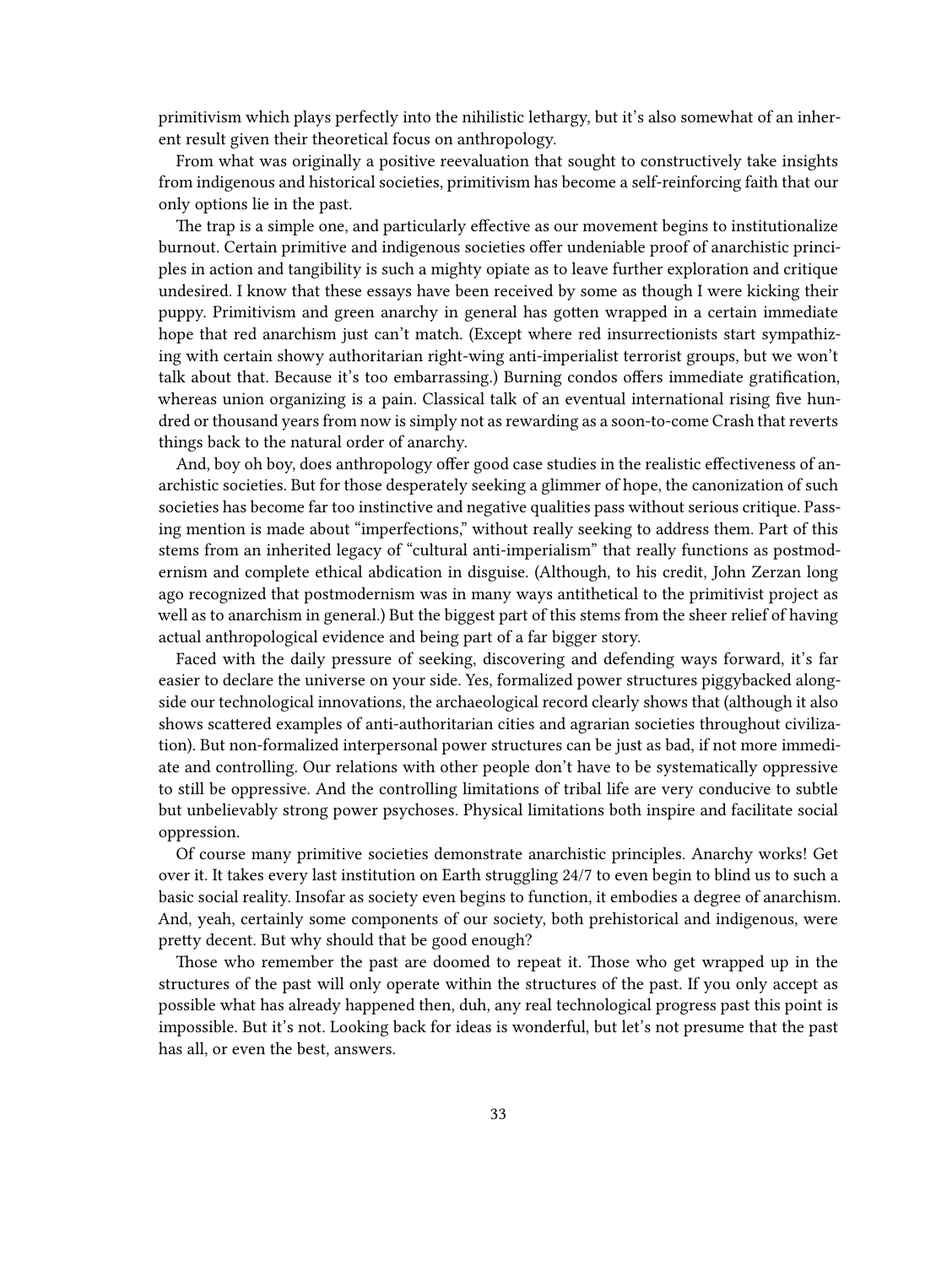## <span id="page-33-0"></span>**Afterword**

I scrawled these essays on napkins summer 2006 blitzed out of my mind at 4am in the back of a diner. It shows. The prose is tangled as all hell and shot up with the spray of five-dollar words my brain spits up when it can't find the right one. In my defense my young head was filled to the brim and riven with tension from my break with primitivism—I desperately needed to get it all down on paper by any means necessary.

Surprising they actually had an effect. Perhaps folks were just starved for any critique of primitivism thought more original than "that's impractical" and I just filled a niche at the right time, but traffic to my little site took off and soon I was finding lines requoted in random places, in foreign radical zines and twitter posts from strangers. Of course the direct footprint of these essays wasn't as big as I might have wished, but attitudes in radical communities have been shifting. Where certain primitivist assertions were once received uncritically, I find folks are now at least aware of the existence of a much broader radical discourse capable of contesting them. I'm happy to have helped disseminate some of those ideas.

These days I and increasingly more than a few others in the scene with roots in anarchoprimitivism have taken to identifying ourselves as anarcho-transhumanists. The change in terminology may appear drastic, but for most of us it wasn't so much a reversal as a deepening. We still retain and cherish much of the perspective primitivism gave us, our horizons have just expanded. It feels good.

William Gillis